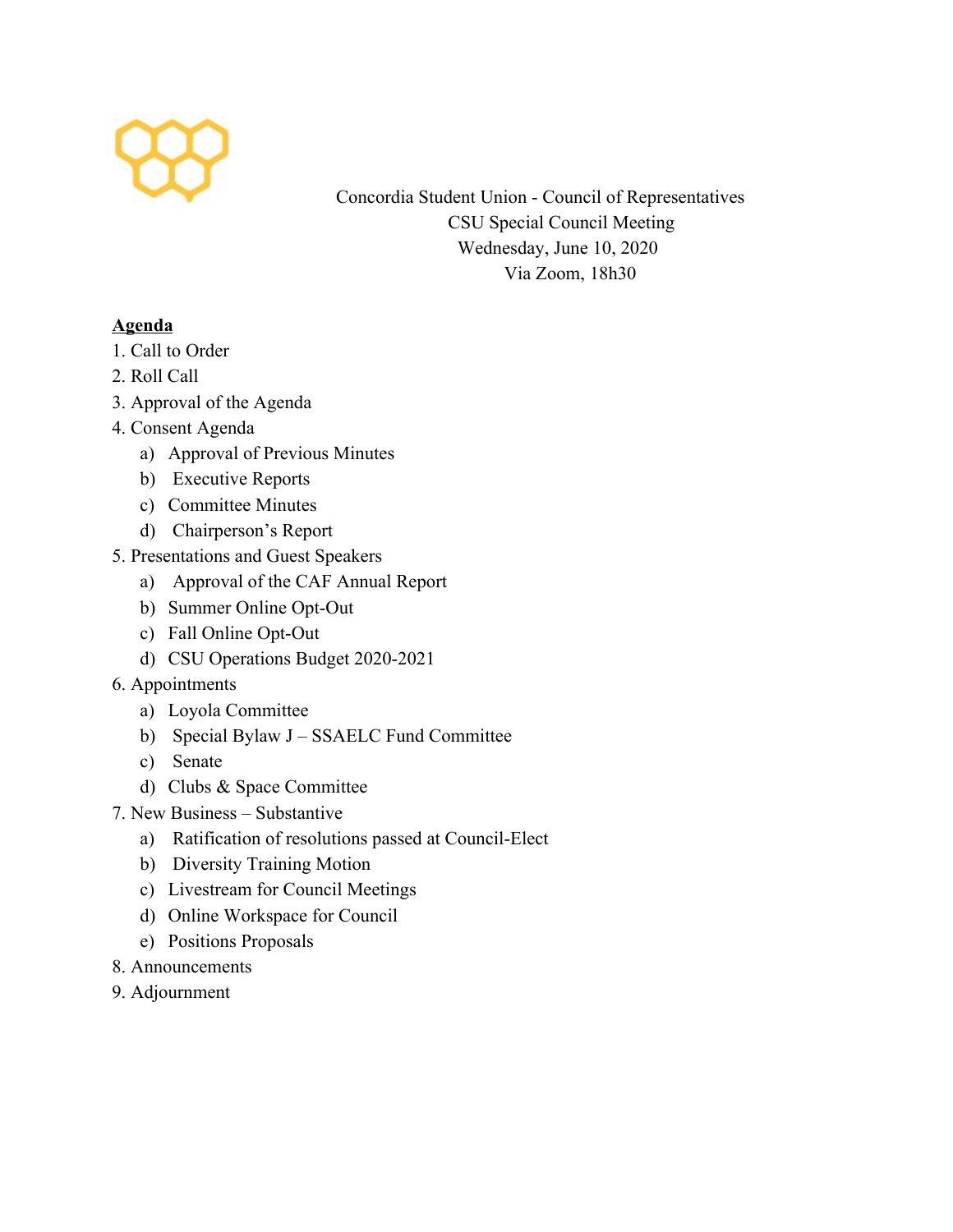## **1. CALL TO ORDER**

**The chairperson** calls the meeting to order at **18h33**.

**We would like to begin by acknowledging that Concordia University is located on unceded Indigenous lands. The Kanien'kehá:ka Nation is recognized as the custodians of the lands and waters on which we gather today. TiohEá:ke/Montreal is historically known as a gathering place for many First Nations. Today, it is home to a diverse population of Indigenous and other peoples. We respect the continued connections with the past, present, and future in our ongoing relationships with Indigenous and other peoples within the Montreal community.**

# **2. ROLL CALL**

Council Chairperson: Caitlin Robinson Council Minute Keeper: Michelle Lam

**Executives present for the meeting were**: Isaiah Joyner (General Coordinator), Sarah Mazhero (Academic & Advocacy Coordinator), Eduardo Malorni (Student Life Coordinator), Victoria Pesce (External Affairs & Mobilization Coordinator), Daniel Amico (Internal Affairs Coordinator), Manuella Simo (Sustainability Coordinator*)*, Holly Mark-Hilton (Finance Coordinator), Malcolm Asselin (Loyola Coordinator)

**Councilors present for the meeting were**: Natalia Whiteley (Gina Cody School of Engineering), Tzvi Hersh Filler (Gina Cody School of Engineering), James Hanna (Gina Cody School of Engineering), Desiree Blizzard (Gina Cody School of Engineering), Anais Gagnon (Gina Cody School of Engineering), Paige Beaulieu (Arts & Science), Shaun Sederoff (Arts & Science), Christopher Vaccarella (Arts & Science), Christopher Kalafatidis (Arts & Science), Marlena Valenta (Arts & Science), Matthew Kaminski (John Molson School of Business), Ahmadou Sakho (Arts & Science), Margot Berner (Arts & Science), Lauren Perozek (John Molson School of Business), Howard Issley (John Molson School of Business), Chelsea Okankwu (John Molson School of Business), Matthew Benzrihem (Arts & Science), Danielle Vandolder Beaudin (John Molson School of Business), Diana Lukic (Fine Arts), Harrison Kirshner (John Molson School of Business), Arieh Barak (Independent), S Shivaane (Arts & Science), Sarah Bubenheimer (Arts & Science), Zach Williams (Independent), Jeremya Deneault (John Molson School of Business), Yasmine Yahiaoui (Arts & Science), Roman Zelensky (Arts & Science)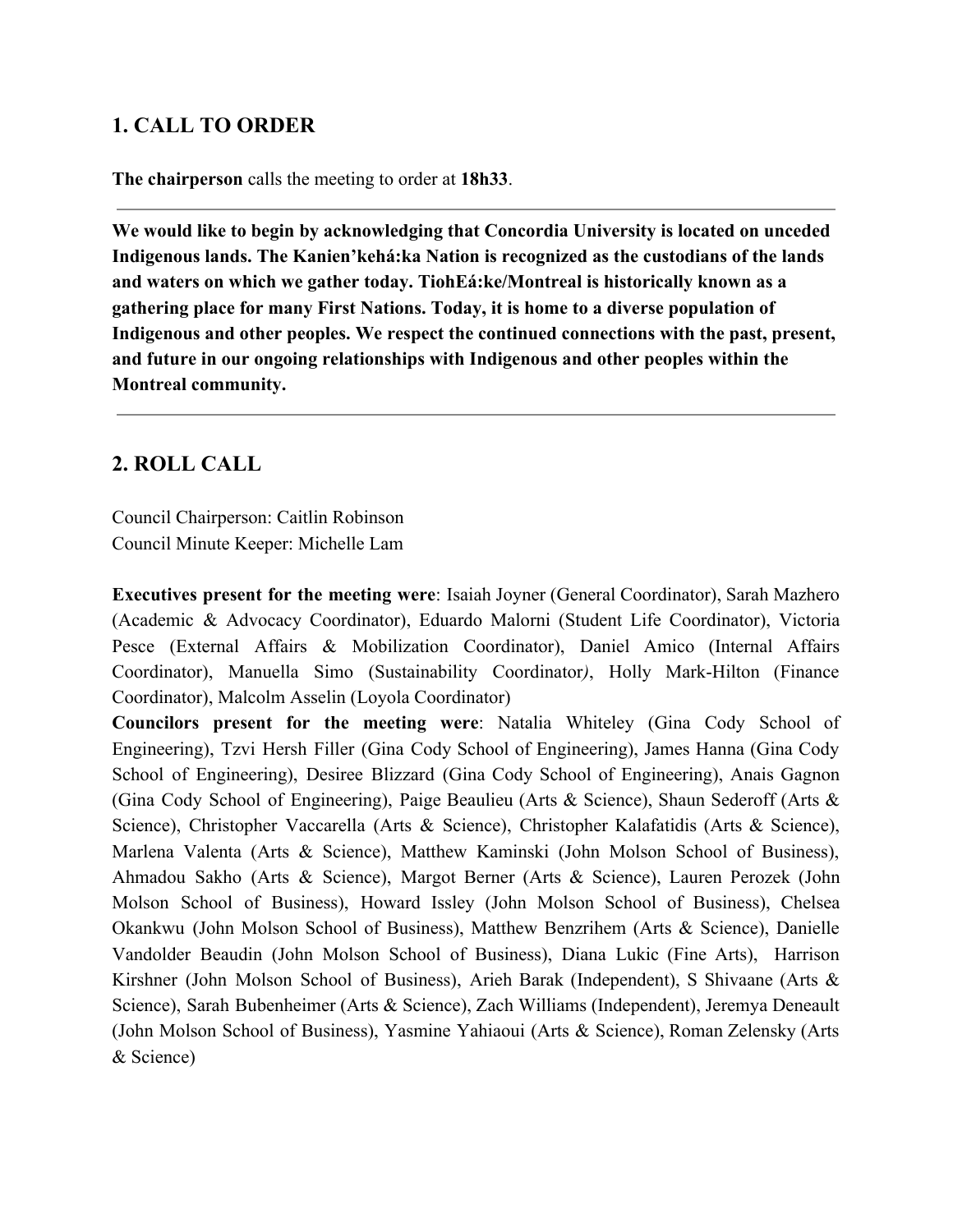**Executives absent for the meeting were: N/A Councilors absent for the meeting were**: Jarrad Haas (Fine Arts)

# **3**. **APPROVAL OF THE AGENDA**

**Christopher Kalafatidis** motions to move the online opt group item as early as possible on the agenda.

**Christopher Kalafatidis** moves to pull the Finance and Student Life's report. **Tzvi Hersh Filler** moves to pull the External and Mobilization report.

**Margot Berner** moves to add the Annual Campaign to our agenda. Seconded.

**VOTE:** 11 YES 9 NO 5 ABSTAIN *Motion fails.*

**Margot Berner:** It's an important thing to decide ASAP, especially with how things are developing in our broader communities. We need to stand against police brutality and be anti-racist

**Tzvi Hersh Filler**: The external committee was not consulted on this at all in regards to this motion. In fact, we had a meeting yesterday with a unanimous resolution passed calling for a review of last year's Annual Campaign before we move forward with another campaign. This needs to go back to the external committee

**Ahmadou Sakho**: How does not having a report of last years campaign affect the possibility of a campaign this year

**Tzvi Hersh Filler**: The resolution was to look at last year's campaign to see how it was done, its success, and what mistakes to learn from.

**Isaiah Joyner**: I would refrain from mentioning the points from the meeting yesterday because the procedure wasn't followed according to the standing regulations and we can't use the resolutions as an argument on anything on today's agenda as they haven't been ratified yet on the consent agenda. I stress the importance of deciding the annual campaign. As the previous External and Mobilization Coordinator, choosing the campaign is up to the council. If we discuss, we can decide if it makes sense for what we're doing. It's interesting to at least hear it out.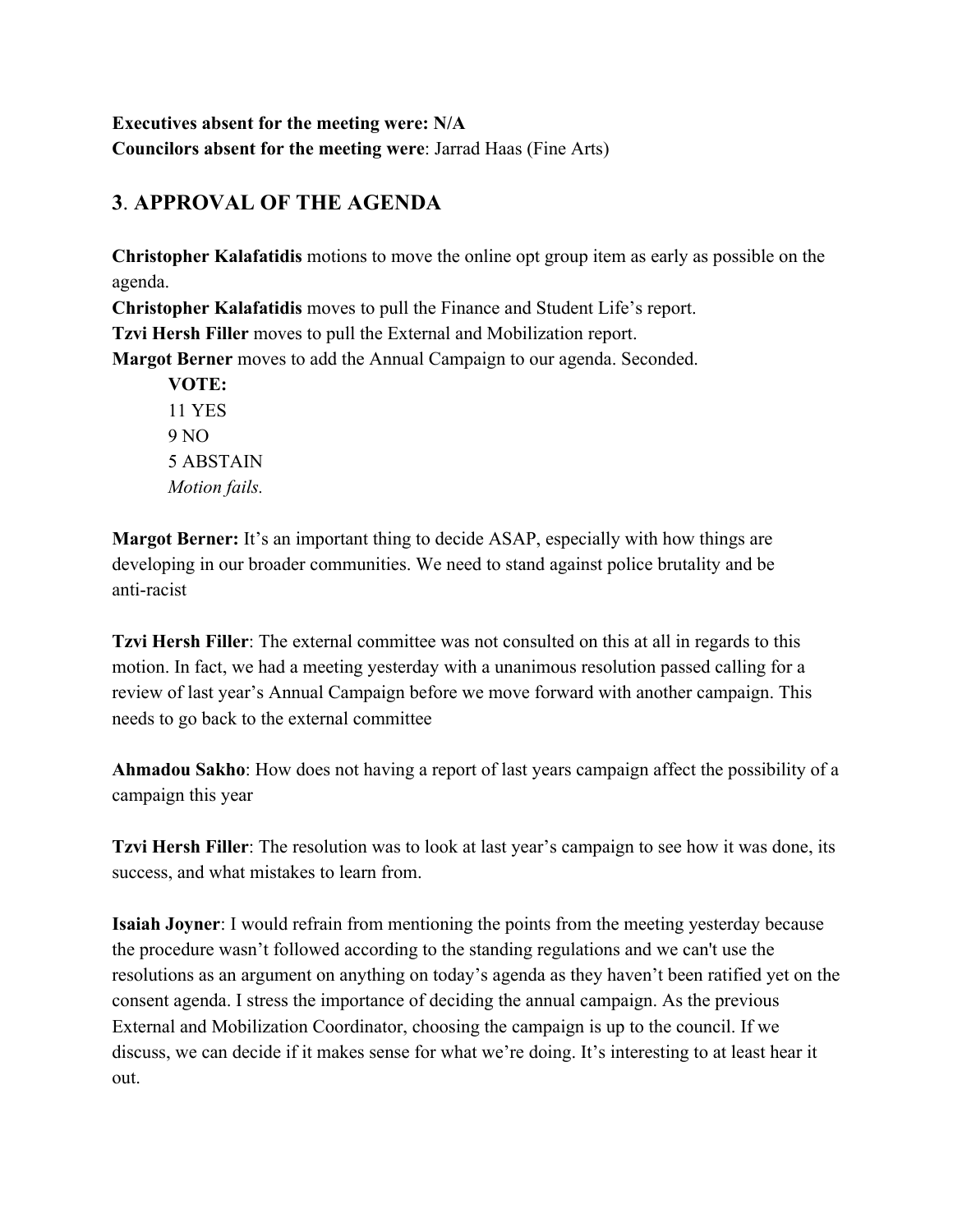**Danielle Vandolder Beaudin** motions to approve the agenda. Seconded by **Shaun Sederoff.** Motion carries.

# **4. CONSENT OF THE AGENDA**

# **5. PRESENTATIONS AND GUEST SPEAKERS**

### **a) Approval of the CAF Annual Report**

**Cassie Smith:** CAF prioritizes BIPOC initiatives and allocates \$10,000 is reserved for strike funding. This year we funded 17 projects in the community. In the context of the pandemic, we opened up a specific application stream for projects designed to support the community during the crisis and we have received applications for it.

**Christopher Kalafatidis** motions to approve the report. Seconded by **Matthew Benzrihem**

### **b) Summer Online Opt-Out**

**Emily Carson-Apstein**: I work for Sustainable Concordia and am here to give a report on the summer opt-out process. The report as of now has been created collaboratively with 20 groups. After Concordia moved online, the fee levy community had to find ways to serve students, including how to let them opt-out during the summer semester. The fee levies deposited the money back directly to their student account. The information was posted on the Concordia Community website. Students can opt-out individually and will be informed of what they do, allowing for flexibility, students can reach out to the fee levy groups directly. We suggest creating a committee with fee levy representatives and CSU representatives. Given the simplicity of this system, we recommend that it be continued in the fall semester.

**Tzvi Hersh Filler**: An assertion was made that this works. I tried it out this summer and it does not, at least not in every situation. Some groups responded quickly, some later, some not at all. One group had the wrong email address. The opt-out period was only one week instead of two.

**Margot Berner** moves to implement the recommendations in the fee levy report compiled by the Student Life Coordinator and the relevant fee levy representatives, with email online opt-outs implemented in Summer 2020 and Fall 2020. Seconded by **Daniel Amico**.

**VOTE:** 12 YES 15 NO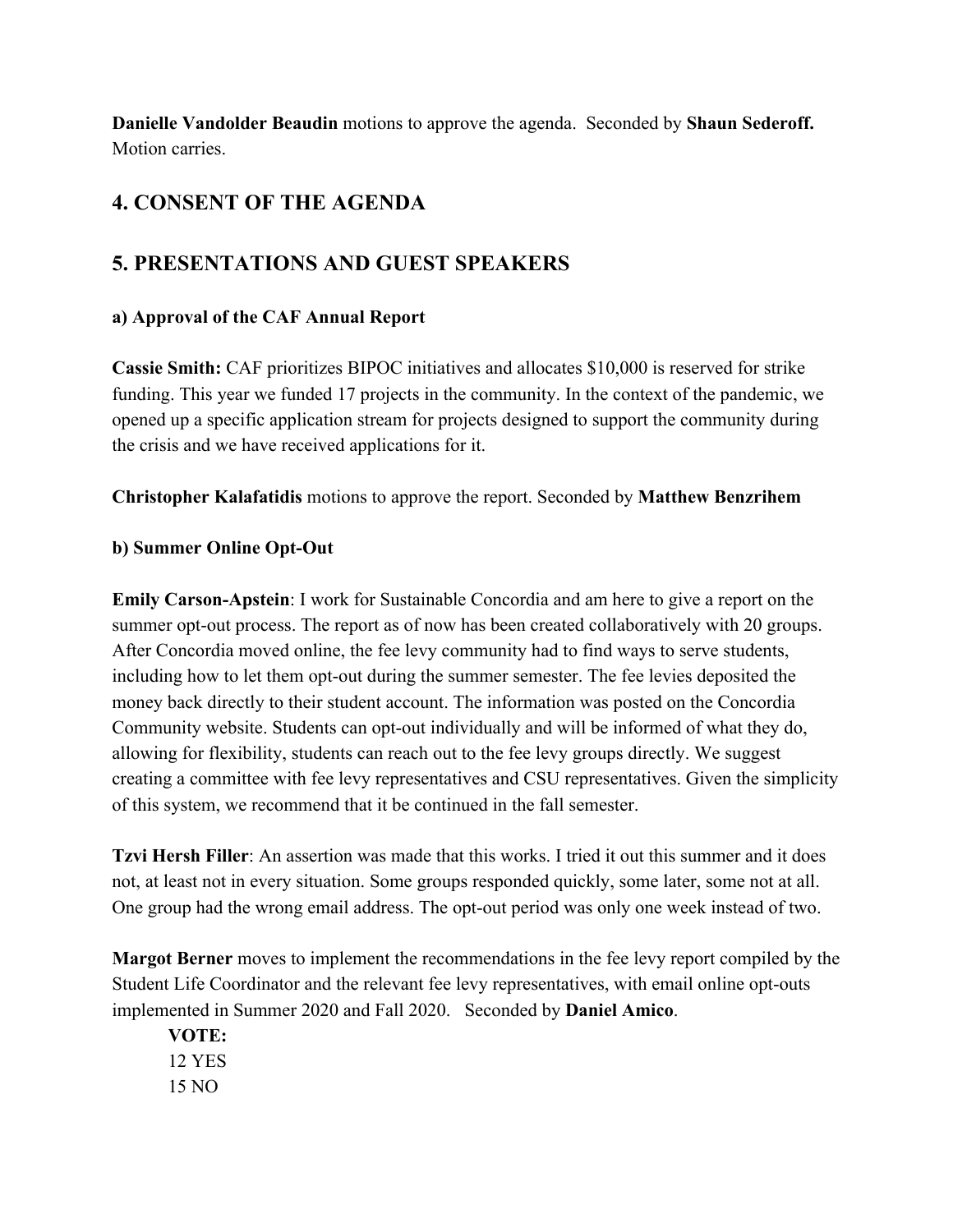0 ABSTAIN **Lauren Perozek** votes yes. *Motion fails*

**Christopher Kalafatidis**: We cannot vote on this since it violates the referendum question. Students were voting on Concordia creating a system. This would violate two by-laws: 2.1J and 6.3. This is out of order and out of our power to vote on today.

**Eduardo Malorni**: Summer opt-out has happened already. The referendum passed on Nov 19. Jan 20 consultation committee is created. Feb 5 email sent out in-person consultations. May 2020: CJLO threatened layout. May 18-25: summer opt-out period. We decided that students should email fee levy groups directly, with emails centralized on the Concordia community website with links to fee levies where students can learn more about them. The website explains how to opt-out. For emails, if any trouble showed up there was a backup email to contact. General complaints and helplines were created to help students who were confused. Fee levies publicized the opt-out period in the same manner that they have always had and used social media accounts. They could not have done anything else.

**Yasmine Yahiaoui**: I've never heard of opt-out until this council and that's important because students are not aware that they're able to send an email to opt-out. This info is only on the community website. If the students have to do the work to opt-out, they have to go through so much just to be charged less. This process is really complicating how to opt-out if you have to go to the website, find info, and then send an email. The CSU should make this information more accessible, maybe send out an email to every student who pays these fees.

**Eduardo Malorni**: I checked with the lawyers and they said that it would be possible to pass this motion today, it would be to approve what the fee levies have asked for and also to create a committee for it.

**Margo Berner** motions to add the following amendment: that Concordia University brings this process online through adding a link to the Concordia Community website. Seconded by **S Shivaane**. Motion carries

**Ahmadou Sakho**: I would like to motivate this motion partially. I would disagree with Hersh because quite a few students have successfully opted-out. We have a model proven to work right now. I have concerns about how to advertise this to be more accessible to students. We have to find ways to make this more reachable for everybody.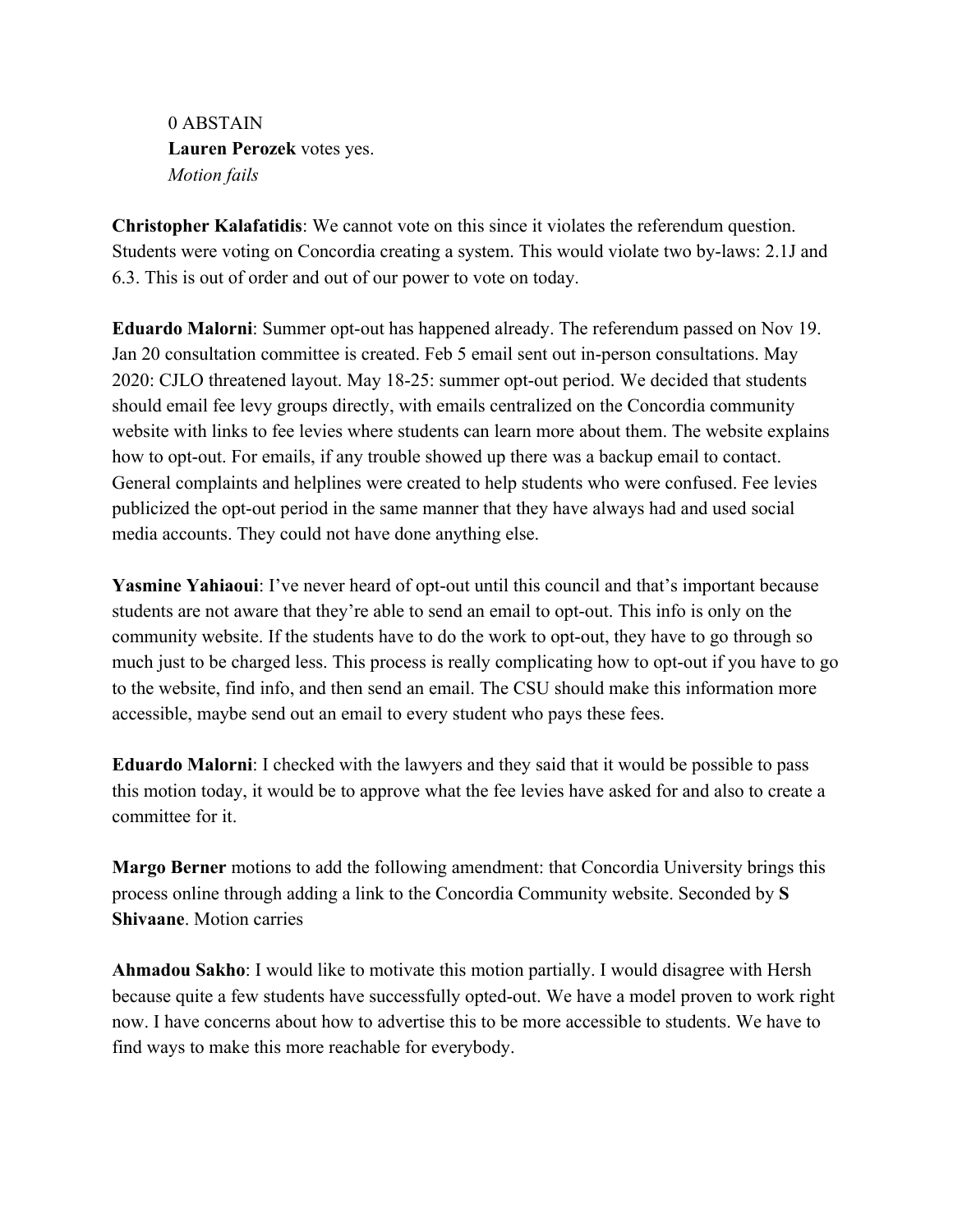**S Shivaane** motions to add ten minutes to this discussion. Seconded by **Ahmadou Sakho**. Motion Carries

**Mathew Kaminski**: After reading the referendum question, when it says Concordia University it has to be done with CU. This is a good first step but perhaps a step not agreed to by students

**Sean Howard** (student at large): I tried to opt-out and there were some hiccups early on, initially, it didn't list what you needed to send to get the opt-out, didn't have the complete list, some emails were incorrect. Once you could contact them, they did send the money back and didn't give a hard time. This is a good first step but the vote implied that it would be done with the Concordia system. To not go with that seems like a mistake in my opinion

**Lauren Perozek**: The fee levies weren't consulted enough. We should continue consulting them which this committee would provide. As Sean mentioned, this website isn't perfect but by working with fee levy groups we can improve it

**Isaiah Joyner**: The referendum stressed that a consultation would be in place. Regardless of Concordia's involvement, everyone needs to be at the table and have some sort of control to be truly consulted

**Matthew Benzrihem**: I agree with Yasmine. Birks told me there were no fees that can be opt-out. No one knows about them

**Anais Gagnon**: They rushed to make it available online because of Corona. They came up with it in a short span of time to make it available to students. The fee levy groups all got together and made a solution that works and is available online. The students get to opt-out and the fee levy gets to have that contact with the students. We can't say that the solution is the problem when this is a marketing issue. Please consider while voting

**Christopher Kalafatidis**: It's great that they came up with a system when they didn't have to. Regardless, to say that the consultations weren't proper is not true. I spoke to many groups and we came up with 6 recommendations and Concordia was ready to implement 5 of them. The students do not want a system where it's run by a third party. They want an online opt-out system. Sending emails to someone is not a system. To vote yes right now is against the duty of councilors. I challenge the fact that this is legal until I see it in writing

**S Shivaane**: This is a good start. To throw the entire motion and not approve a report made by all the fee levies would be in bad faith, it shows that the council doesn't trust the fee levy groups.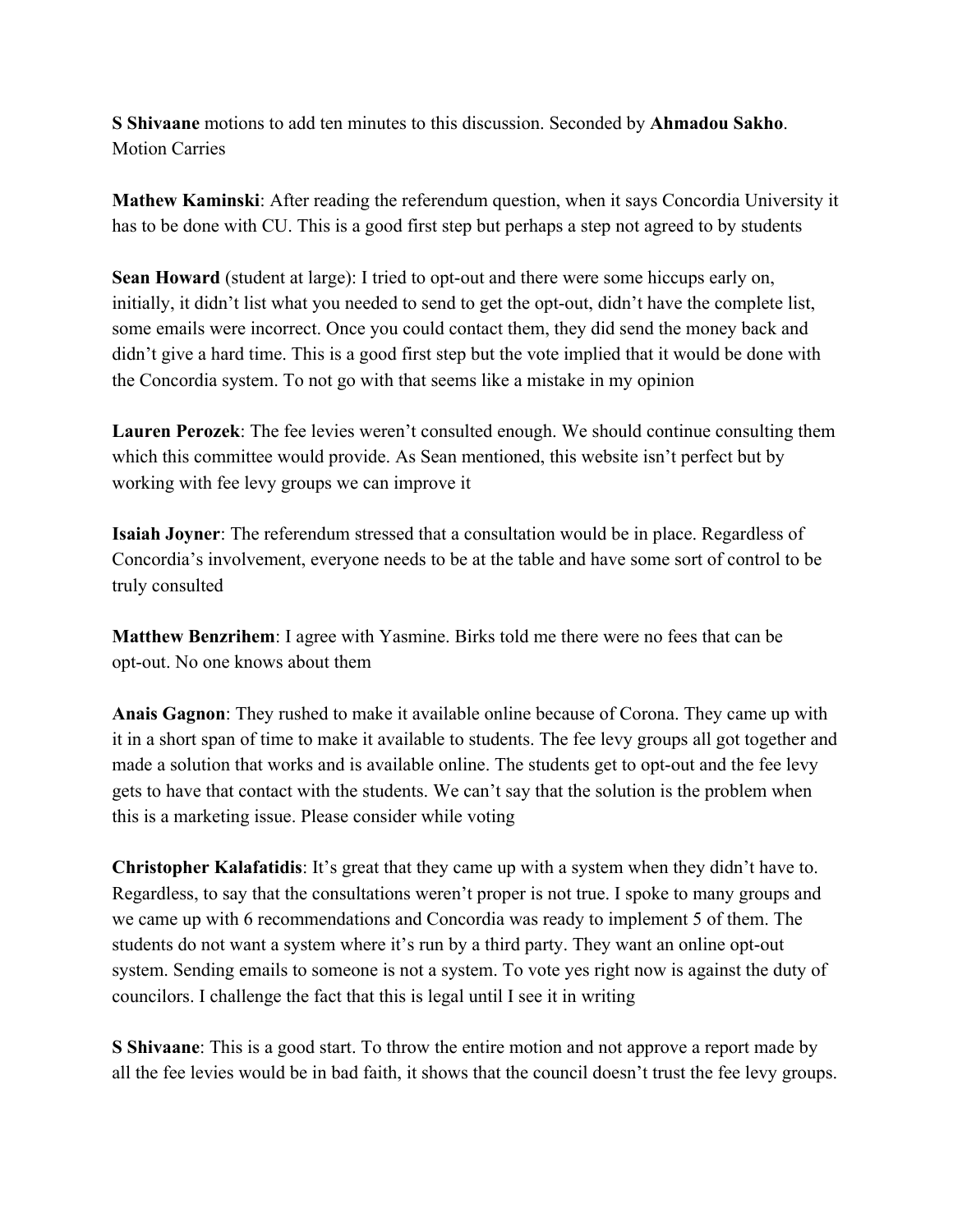**Tzvi Hersh Filler** motions to extend the time to five minutes. Seconded. Opposed by **Danielle Vandolder Beaudin**.

**VOTE:** 4 YES 19 NO 3 ABSTAIN *Motion fails.*

**Christopher Kalafatidis** presents the following motion. Seconded by **Tzvi Hersh Filler**. *WHEREAS* 61.1% of students voted in favour of an online opt-out system for fee-levy groups administered by Concordia University in the Fall 2019 by-elections, making it an official position of the Concordia Student Union;

*WHEREAS* the objective of the Concordia Student Union is to represent the positions of its membership as stipulated in Section 2.1j of our Bylaws;

*WHEREAS* the Concordia University administration has confirmed they are ready to implement an online opt-out system for fee-levy groups in Fall 2020;

*WHEREAS* the Concordia Student Union has approved the Fee-Levy Consultation Report, officially ending the consultation process;

*BE IT RESOLVED* that the Concordia Student Union officially recommend to Concordia University to implement the online opt-out system for Fall 2020;

*BE IT FURTHER RESOLVED* that the students of Concordia be provided clarity regarding the implementation timeline through an official public notice in the next newsletter and on all CSU social media.

**VOTE:** 14 YES 13 NO 0 ABSTAIN *Motion carries.*

**Christopher Kalafatidis**: I'm bringing this up as Concordia is ready to implement this and just needs us to vote.

**Tzvi Hersh Filler**: I received an email from a student at large. Students are ready to opt out ASAP.

**Margot Berner**: Students want an online opt-out. It's disingenuous to assume that they all want the system that Chris proposed, where it doesn't consult fee levies enough. Fee levy groups aren't a homogenous mass. We have a responsibility to students who need fee levy groups **and** ones who want their fee levy back.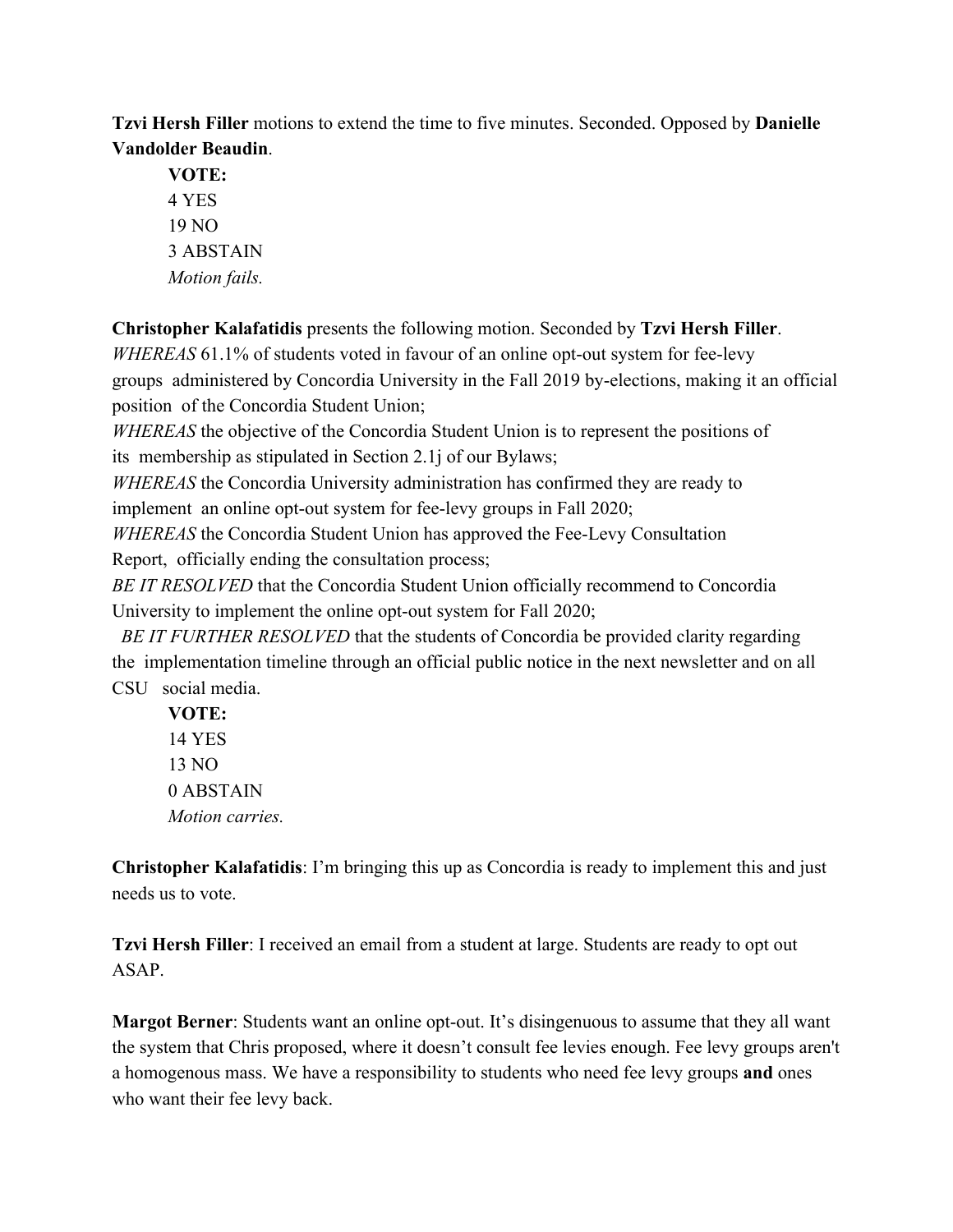**Eduardo Malorni**: All fee levy groups feel hurt by the consultation process, none of them feel that it was fair. The referendum question clearly states that there has to be a consultation. We have a fee levy threatening us for a lawsuit. We just voted down a consultation that represented 20 fee levies.

**Isaiah Joyner**: We want to ensure that things are done properly. The issue with fee levy opt-out and the marketing of the fee levy opt-out are two separate issues.

**Danielle Vandolder Beaudin** motions to call the question. Seconded by **Tzvi Hersh Filler**.

**VOTE:** 13 YES 13 NO 0 ABSTAIN *Motion fails.*

**Angelica Calcagnile**: I want to strongly urge you to consider the choices you're making in this room today and consider the packaging of the motion you're looking at right now. This is a motion brought to you by the previous GC, who brought this referendum question to vote. Chris had secret meetings with the administration that weren't happening the way it seemed to be. The outgoing GC was working with the administration in defiance of a referendum question which requires consultation with all fee levy groups. At the last council meeting, I made it clear that CJLO participated in every opportunity that the CSU gave us to participate in. Anything that brings people together looks like a better outcome for me. Now that we have done the work and provide an option for students that require minimal intervention... [INTERRUPTED]

**Christopher Kalafatidis**: I feel very ripped into right now.

**Angelica Calcagnile**: It's hard to be calm in a situation where I'm watching an inappropriate use of the council for a personal project. I am not opposed to Chris' motion in principle as it stands but want an amendment to follow the PRVPA policy.

**Yasmine Yahiaoui**: As a councilor, I feel it's important to consider that we have a lawsuit threatened, and it should be an eye-opener on how fee levy feels. We also need to consider how students feel, they clearly want an online opt-out. On the other hand, we have the fee levy groups who want to be consulted. We have a way to achieve what students want, who we represent, and we have to make it accessible. Maybe what Chris wants to do isn't what everyone wants, but we have to consider the lawsuit and the students who want the opt-out.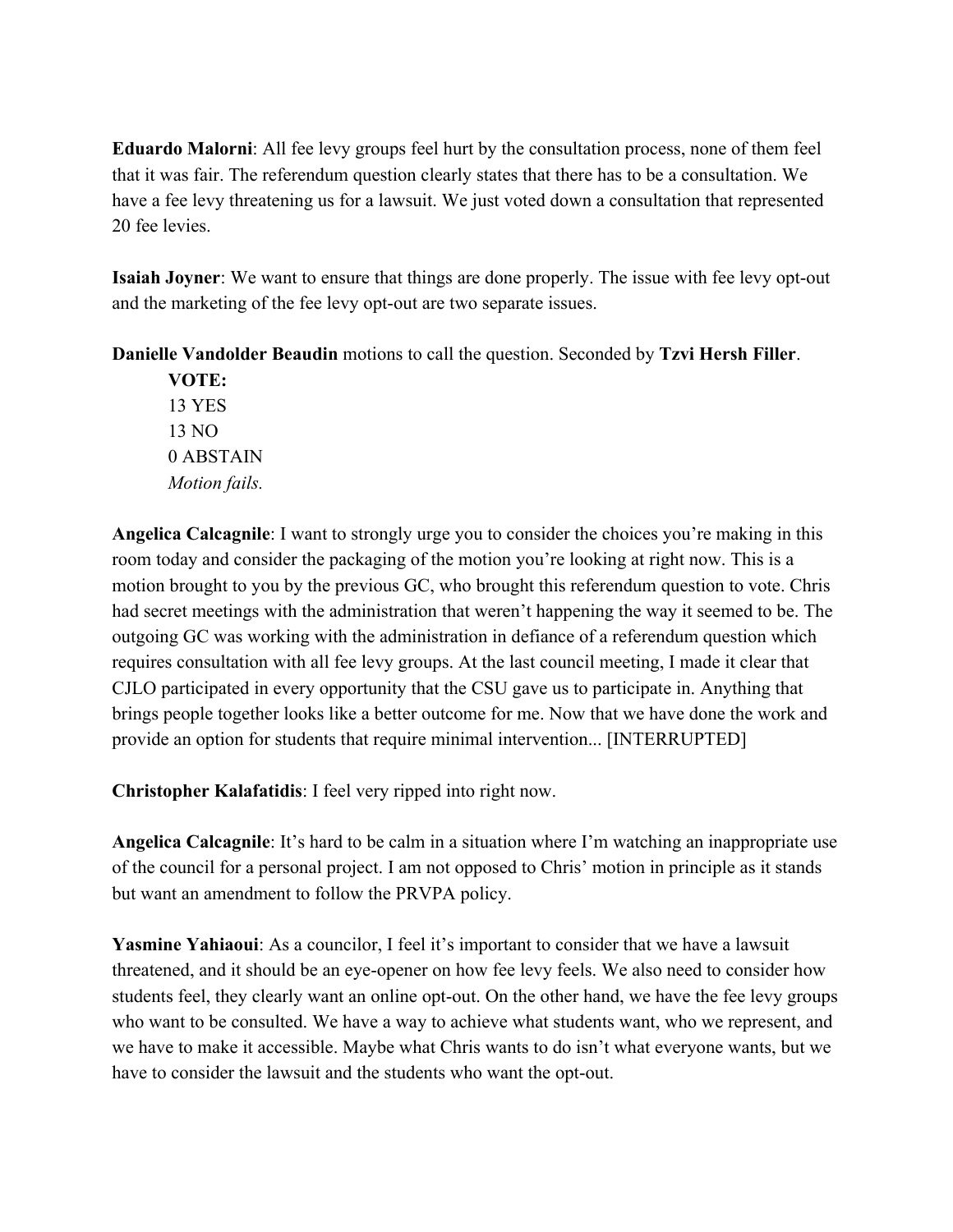**Desiree Blizzard**: It's obvious that the room is divided. This should be brought to the committee level because the fee levies do not feel consulted, and especially because there is a lawsuit being threatened.

**Danielle Vandolder Beaudin** motions to call the question. Seconded by **Christopher Kalafatidis**. Opposed by **Ahmadou Sakho**.

**VOTE:** 10 YES 16 NO 0 ABSTAIN *Motion fails*

**Ahmadou Sakho** motions to extend the time by five minutes on agenda point. Seconded. Motion carries.

**S Shivaane** motions to defer this point to the fee levy review committee. Seconded by **Ahmadou Sakho**. Opposed by **Danielle Vandolder Beaudin**.

**VOTE:** 12 YES 13 NO 2 ABSTAIN *Motion fails*

**S Shivaane**: The room is divided. Fee levies are hurt, a lawsuit isn't something pulled to be petty. I think we should send this to the committee.

**Alex** (The Link): As a student at large, I see a lot of people talking about satisfying fee levies and students, but fee levies are operated by students. I would like to push councilors to think about this.

**Anais Gagnon**: They're made to help students in need who benefit from the \$3. This should be moved to the committee so they can work on the motion that was voted down. Fee levy groups aren't a marketing group

**Ahmadou Sakho**: Putting this to the committee doesn't exclude the fact that we will consider student inputs. Being in the committee doesn't exclude the Concordia administration.

**Ahmadou Sakho** motions to extend the time by five minutes. Seconded. Motion carries.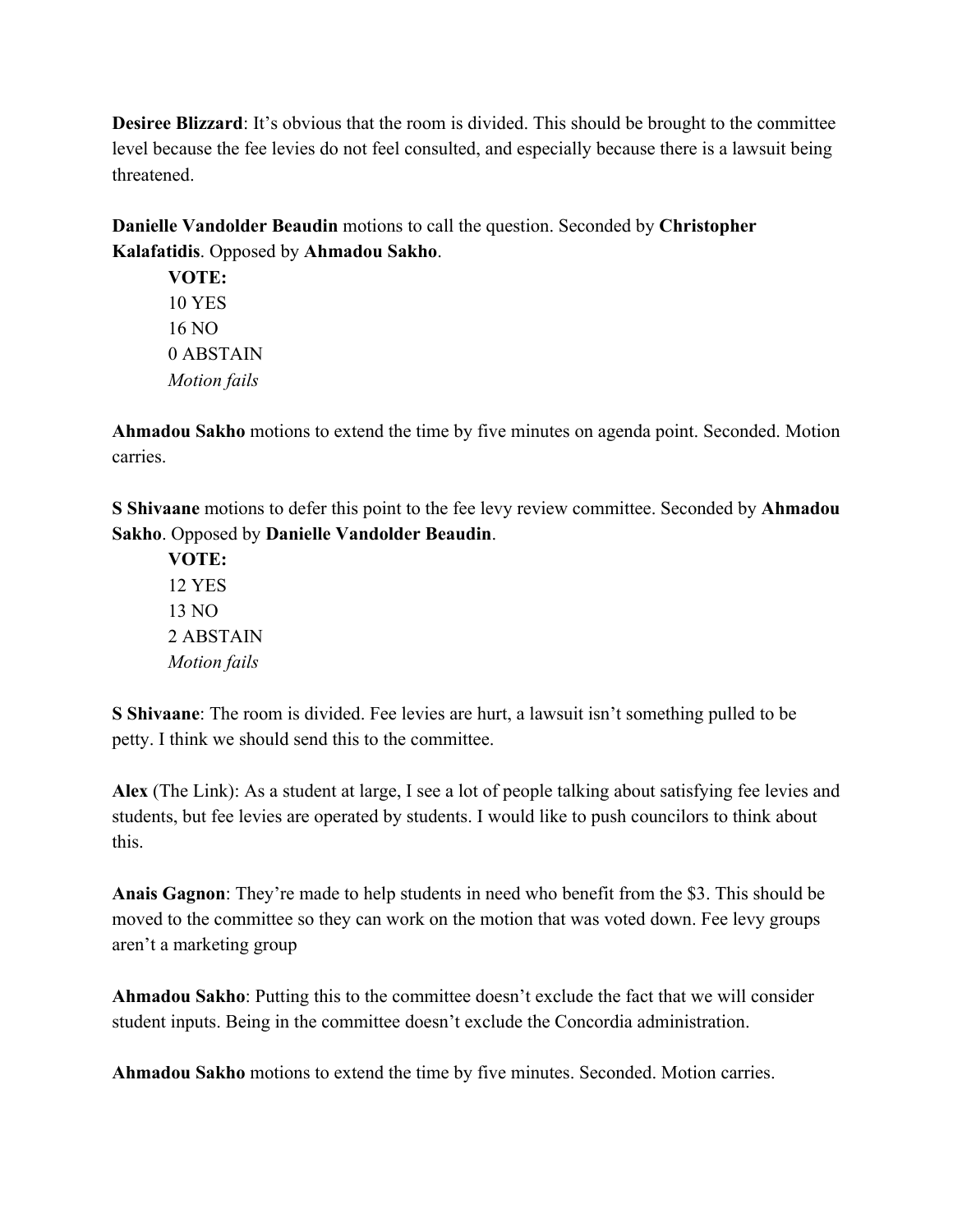**James Hanna**: I want to see this implemented by the fall semester. I don't mind how it's implemented as long as it is. I want to see reports every month to make sure this is a unified and central system that works. We need to see progress and testing. I want to see every fee levy actually performing their duties and that students are able to get money back. I would give them more time to test their system if it takes longer than July then the times run out.

**Christopher Kalafatidis**: Fall implementation is obviously the best decision. What should we do about that? I encourage us to vote yes to the system people agree in principle and then figure out what to do with the fee levy groups who aren't happy. The system is ready and it's good and it does implement ⅚ of the recommendations approved by fee levy groups

**Emily Carson-Apstein**: Not a great idea to separate CSU's relationship with the fee levy groups and the system. You're saying that you want to go ahead with a system that hurts us and then consulting us later. We're talking right now about people who aren't here

**Francella Fiallos** (CJLO): Station manager for CJLO. We want a good relationship with the CSU. We do agree with the idea of the motion in principle but we want an amendment to follow the PRVPA policy.

**Tzvi Hersh Filler** moves to vote by secret ballot. Seconded. Motion carries

**Matthew Benzrihem**: Someone said it's not the job of the groups to market, but it is.

**Anais Gagnon**: That was me, I didn't say that. I said why isn't Concordia trying to reach the students? The fee levy reach is smaller.

#### **c) CSU Operations Budget 2020-2021**

**Holly Mark-Hilton**: I am presenting the 2020-2021 budget. We will discuss fee-levy breakdown, operation, CSU services, and clubs, the consolidated budget of the regular and COVID-19 scenario. When I say "fiscal year", I mean 2020-2021. For fee levies, I didn't make any changes because the fee levy has not been implemented yet. For operations, there is a 19000 revenue. I won't know what our revenue is until August which is why I estimated a reduction of 20%. For CSU services, the advocacy center has a deficit of \$15000 because they are negotiating with the GSA and it does not look like it's going their way. For the club's budget, the club's salaries have been moved to the operation budget which explains the variance of \$1000. For the consolidated budget, I accounted for a 20% reduction in revenue, and I did not touch the salaries of the CSU employees. This budget has been presented to the finance committee.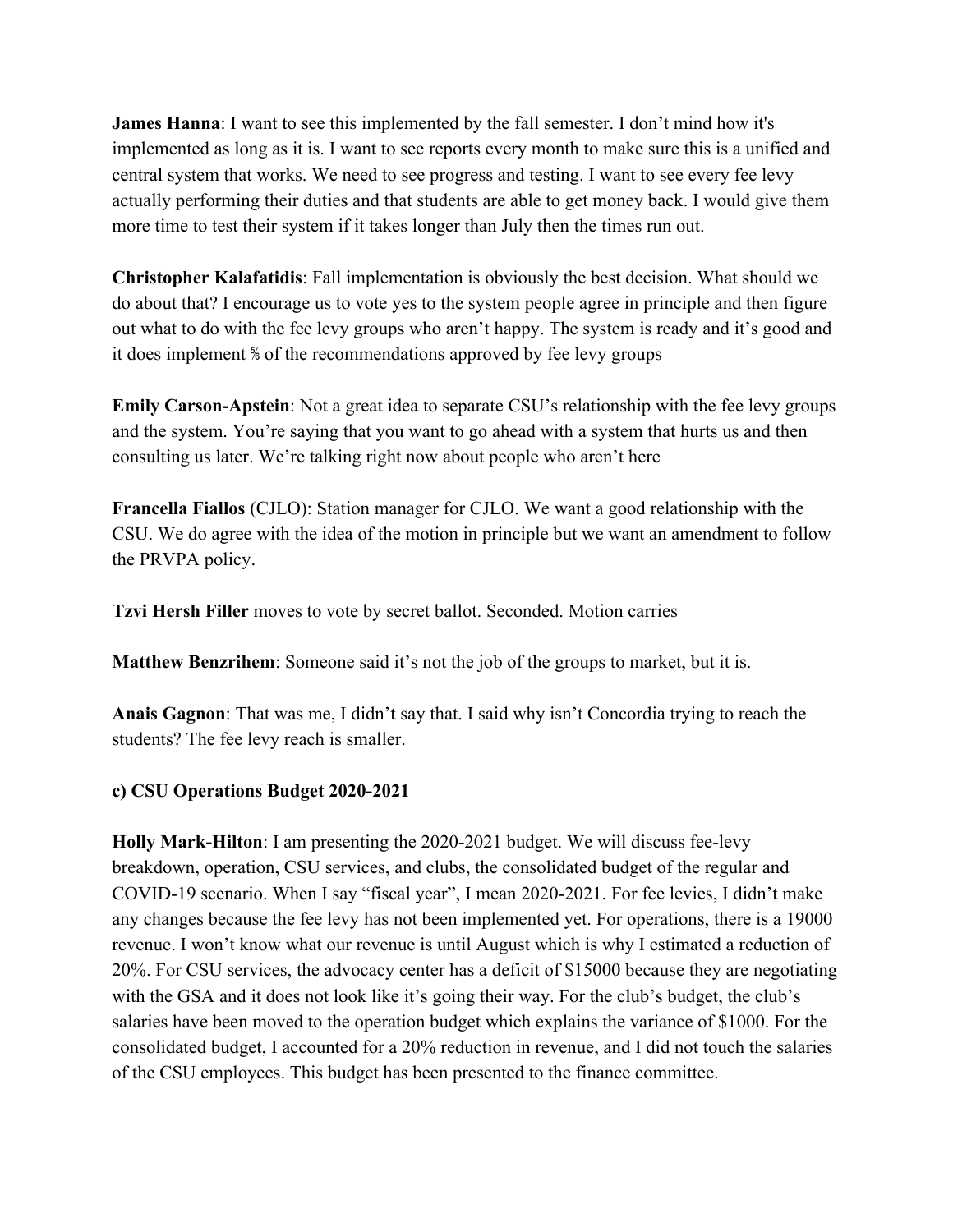**Holly Mark-Hilton** presents the following motion. Seconded by **Isaiah Joyner.**

*BE IT RESOLVED* that Council conditionally approves the yearly budget without overspending at the discretion of Fincomm regarding the variance change.

*BE IT FURTHER RESOLVED* that 'conditional' means that the budget will be used for operations while the finance committee conducts its analysis of the budget

*BE IT FURTHER RESOLVED* that once the analysis is completed by the finance committee, the council will be presented the recommendations for approval and ratification of the new budget for the fiscal year 2020-2021.

**VOTE:** 26 YES  $0 NQ$ 0 ABSTAIN *Motion carries.*

**Isaiah Joyner**: There will be an SCM in July. It's important to approve the budget so that executives can go ahead and do their work.

**Danielle Vandolder Beaudin**: I'm in FinComm and hope that you vote yes, everyone in the committee unanimously voted yes to this

**Desiree Blizzard**: This is a good budget that was presented and I'm glad to see what FinComm wants to do with the budget.

**Margot Berner**: This is a good idea and was wondering if there's a more detailed budget that will be made available soon?

**Isaiah Joyner**: As it stands, the budget is what we came up with after analysis. We tailored it to what the executives need to do their job. FinComm can now complete their recommendations after analysis.

**Mathew Kaminski:** I'm glad this budget gives operational efficiency to CSU. We will be able to work to produce a good budget going forward

**Tzvi Hersh Filler** moves to call to question. Seconded by **S Shivaane**.

### **6. APPOINTMENTS**

**a) Loyola Committee**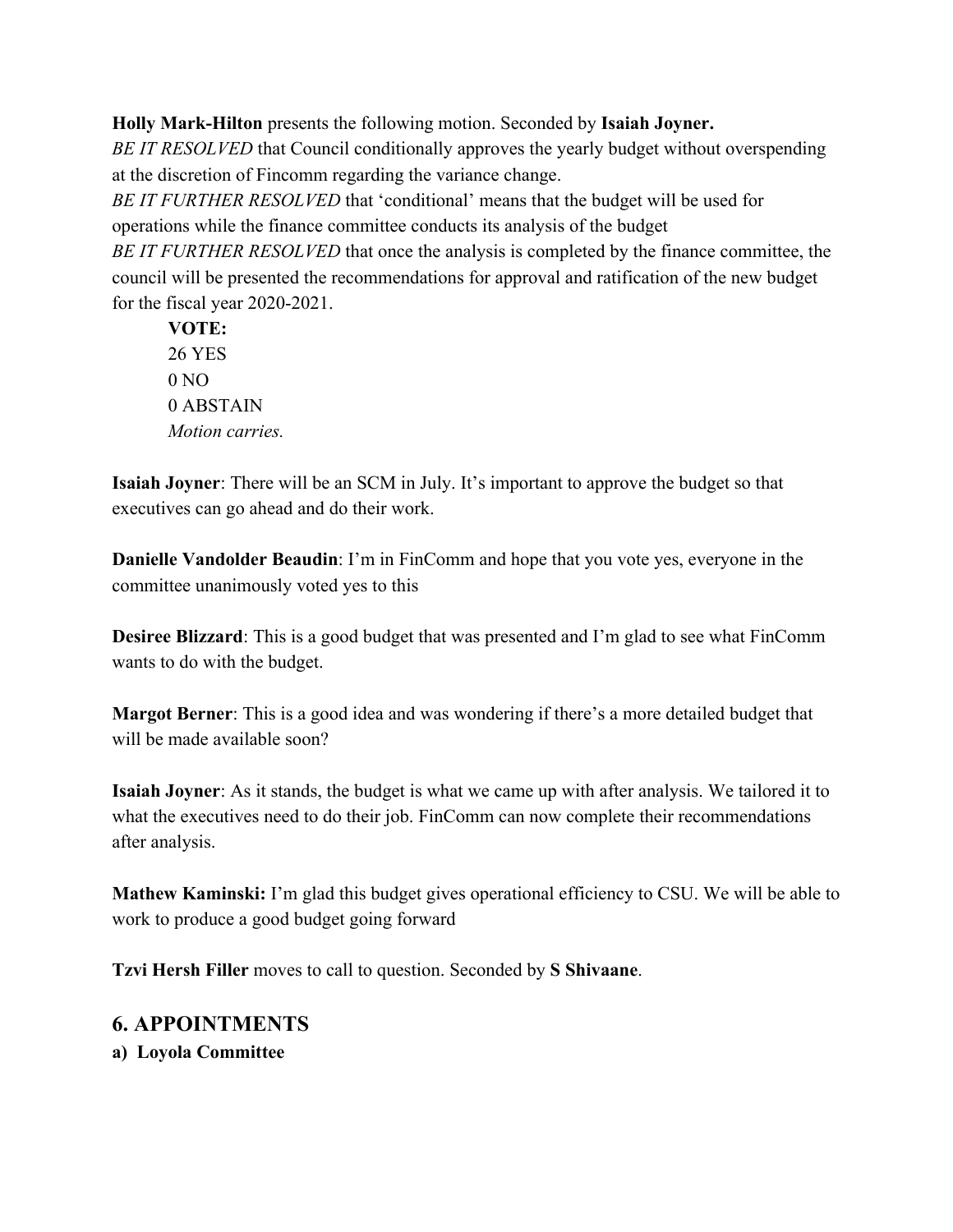Malcolm: Responsible for how the CSU can best serve students at Loyola. Meeting times are once a month, I think.

**Jeremya Deneault** nominates **Howard Issley**. Howard declines.

**Yasmine Yahiaoui** moves to nominate herself for the committee. Seconded by **Isaiah Joyner**. Motion carries.

**Yasmine Yahiaoui** is appointed to the Loyola Committee.

**b) Senate**

**Jeremya Deneault** presents the following motion. Seconded by **Shaun Sederoff.** *WHEREAS* the elected Senate positions for JMSB and Fine Arts were not occupied in the 2020 General Elections; *WHEREAS* the positions are originally intended to be occupied by elected officials and not appointed officials; *BE IT RESOLVED THAT* the one elected JMSB Senate seat and the one elected Fine Arts Senate seat to be occupied by a Councillor from JMSB and by a Councillor from Fine Arts, respectively. **VOTE:**

14 YES 7 NO 4 ABSTAIN *Motion carries.*

**Jeremya Deneault**: It would be fair if councilors had an opportunity to run for the seat as well.

**Isaiah Joyner**: We should give the opportunity to faculty associations before councilors

**Christopher Kalafatidis**: While Jeremya's motion is good for today, in the future we should look into reaching out to faculty associations as well

**Tzvi Hersh Filler** motions to call to question. Motion rescinded.

**Lauren Perozek**: Appointments committee is in charge of this, is his motion to just consider councilors?

**Isaiah Joyner**: FASA and CASA can ask any of their elected officials to sit in the senate. If they say no, give it to one of the council representatives via the appointments committee.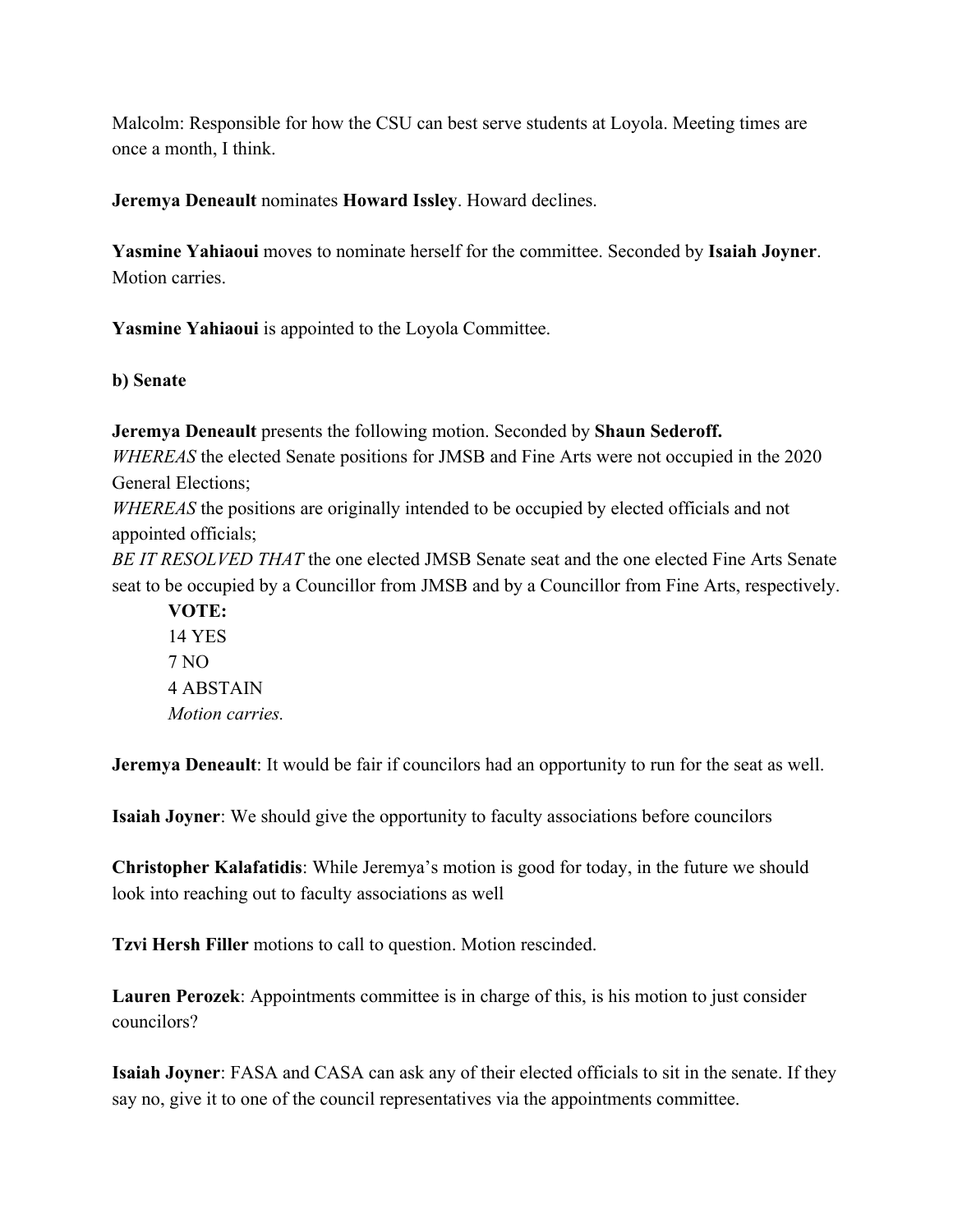**Jeremya Deneault**: I agree, I just want to ensure that faculty members have priority

**Daniel Amico**: The appointments committee was ready to appoint members. I think it's a good idea to reach out the faculty associations

**Christopher Kalafatidis**: I think Daniel's opinion should be taken in high regard. We can compromise where there's room for four seats and two councilors to represent those faculties with members at large to spare

**Christopher Kalafatidis**: Can we do these appointments now?

**Isaiah Joyner**: Senate will not start by the SCM so it's fine if we defer the appointments

**Lauren Perozek**: Should we send this to policy?

**Isaiah Joyner**: We can send councilors and faculty association members to the appointments committee to see who would be the best fit. If we appoint now we would be taking away from the student at large spots.

**Tzvi Hersh Filler**: *Point of Information.* Can I interrupt to call the order of the day?

**Diana Lukic** motions to make the appointments now. Seconded by **Christopher Kalafatidis.**

**VOTE:** 9 YES 11 NO 3 ABSTAIN *Motion fails.*

#### **c) Clubs and Space Committee**

**Daniel Amico**: We work on approving club policy and making sure their constitution is right.

**Ahmadou Sakho** nominates **Yasmine Yahiaoui** to the Committee. Yasmine Yahiaoui accepts. **Desiree Blizzard** nominates **Sarah Bubenheimer**. Sarah accepts.

**Yasmine Yahiaoui**: I've been part of many clubs and I know how important it is for them to have a good relationship with the CSU. I will listen to the students and put student needs as a priority.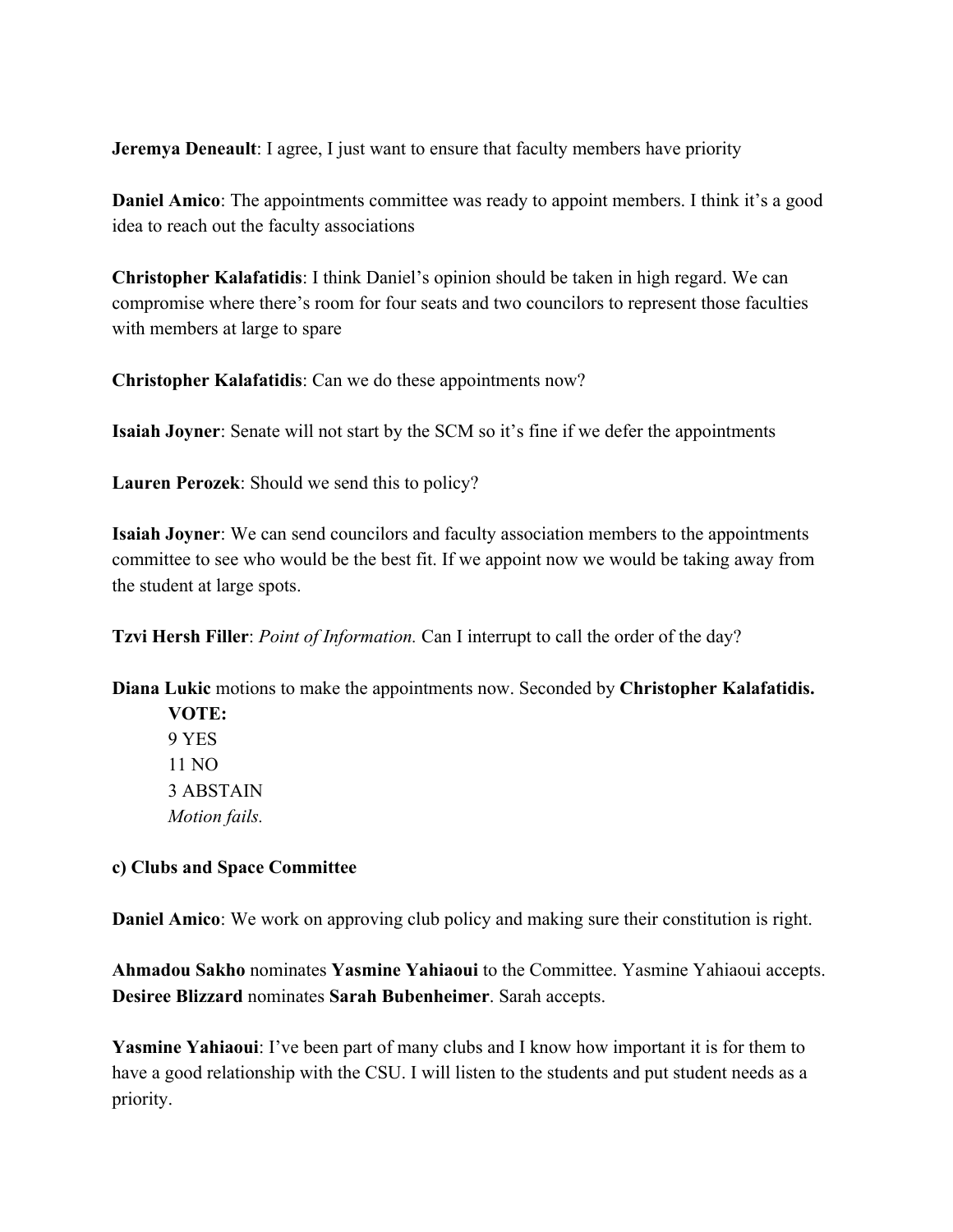**Sarah Bubenheimer**: I was a student at large in this club last semester and understand how the committee works. I've been involved with many clubs as well. I'm interested in funding more clubs and initiatives for mental health. I want to better the student community.

By secret ballot, **Yasmine Yahiaoui** is appointed to the Clubs and Space Committee.

#### **7. NEW BUSINESS - SUBSTANTIVE**

**Anais Gagnon**: We should reconsider our actions relative to the external campaign. To my understanding, and correct me if I am wrong Victoria, the campaign that is being proposed today is the movement that opposes police brutality and racism. This is the movement that outshines a world pandemic. That is a reality of discrimination that affects thousands of Concordia students and if nothing is done, it will continue to affect Concordia students. Responding to this should seriously be considered and I believe we should address this quickly while there is the momentum of the popular opinion so that we can affect more change. We should at least hear the presentation that Victoria has prepared for tonight and discuss rather than delaying this to a committee that will delay the process for at least another two weeks.

**Chairperson:** Someone from the prevailing side needs to change their vote. If no one who voted down the motion wants to change their vote, we have to continue.

**Eduardo Malorni:** Caitlin [CHAIRPERSON], can you remind us who voted "No" to speaking about Black Lives Matter at this time?

**Danielle:** This is out of order. Can we move on?

**Chairperson:** It's not. Anyone can make the request to revisit a vote at any time during the meeting. Just like at the regular meetings, I don't take down who voted which way, but it is in the recording

**Victoria Pesce:** This speaks volumes, guys.

**Chairperson:** Like I said, if you want to review the votes later, it will be on the recording.

**Tzvi Hersh Filler**: *Point of personal privilege.* May I respond to what Victoria just said?

**Chairperson**: No you may not, I don't want to go down this rabbit hole where we argue about something that's not on the agenda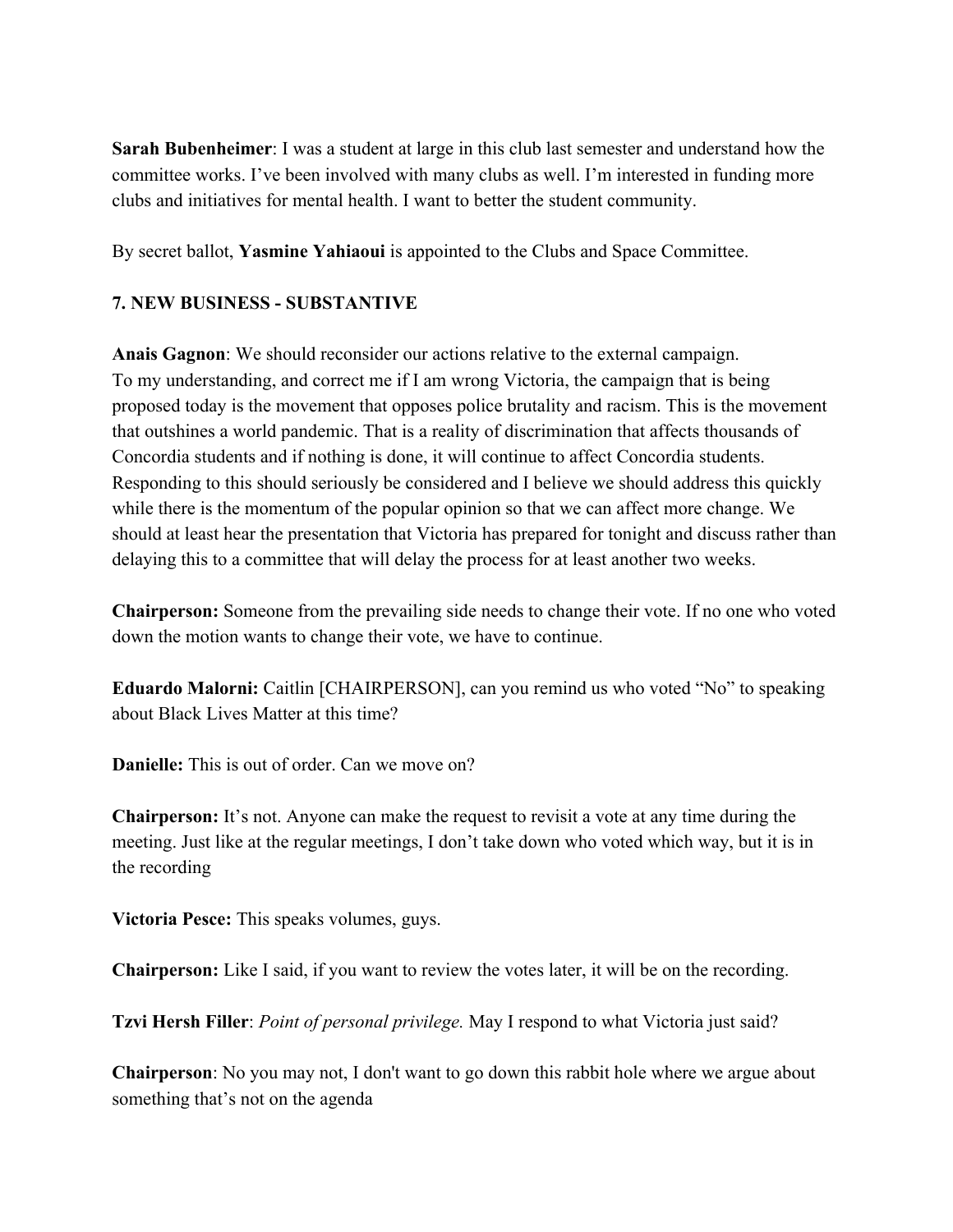**Chelsea Okankwu:** I abstained, can I change my vote to "yes"?

**Chairperson:** It has to be a change of vote from the prevailing side, so unfortunately no.

### **a) Ratification of resolutions passed at Council-Elect**

**Daniel Amico** motions to ratify the resolutions passed at Council-Elect. Seconded by **S Shivaane.** Motion carries.

**Isaiah Joyner**: Margot didn't you want to make an amendment?

**Margot Berner**: In the record of the motions passed, Eduardo is quoted as saying he moves to not withstand bylaw 17A but it should be in the standing regulations.

Council-Elect Minutes are approved, on the basis that the appropriate change is made as stated above.

### **b) Diversity Training Motion**

**Lauren Perozek** presents the following motion. Seconded by **S Shivaane**

*WHEREAS* Standing Regulations 215 states that "Those actively engaged in the governance of the Union and in student activities on campus it supports have the legal, social and moral obligation to contribute to the prevention of, intervention in, and effective response to, sexual violence."

*WHEREAS* Standing Regulations Section 215 (a) states that members of the university community are tasked to "[Model] healthy and respectful behavior and practice in personal and professional relationships."

*WHEREAS* it is important to create a safe workplace, especially since Council is made of a diverse group of people from vastly different backgrounds and lived experiences. *BE IT RESOLVED THAT* Council task the executive team to work with the Dean of Students to coordinate diversity and anti-oppression training covering topics including, but not limited to, systemic and institutionalized racism, sexism, gender diversity, and religious minorities. *BE IT FURTHER RESOLVED THAT* this training be mandatory for all Councilors and Executives entering the 2020-2021 mandate alongside the consent and power dynamics training.

*BE IT FURTHER RESOLVED THAT* the training be a duration of at least one hour. *BE IT FURTHER RESOLVED THAT* the budgetary impact is to be determined by the executives

responsible for organizing this training.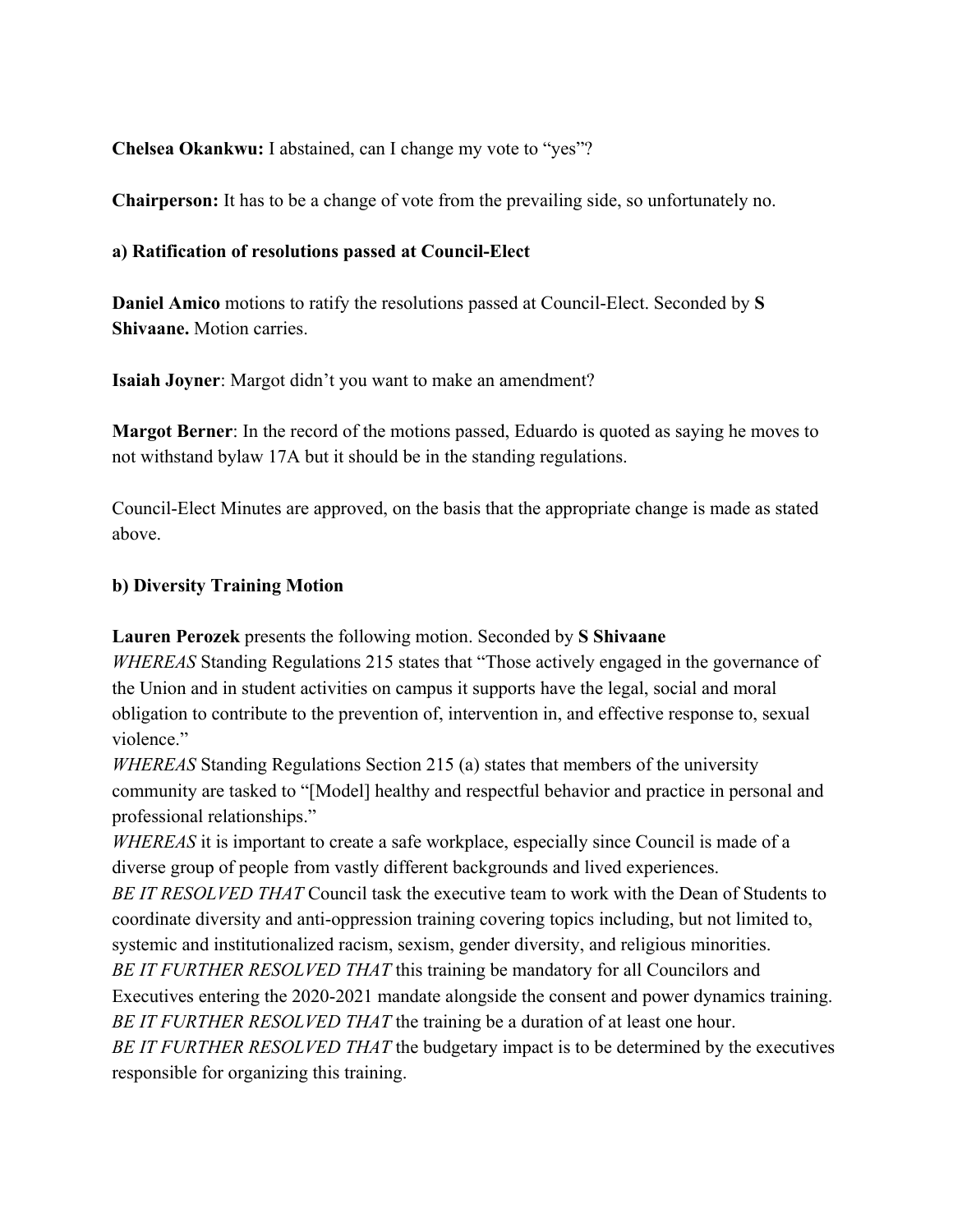**Lauren Perozek**: We've had a lot of tension this year and last mandate. I think we should be trained on how to treat each other more respectfully and in a better way

**Tzvi Hersh Filler** moves to change the word from recommended to encouraged. Seconded by **Christopher Vaccarella. S Shivaane** opposes**.**

**Tzvi Hersh Filler:** The only people councilors are accountable to are the students. I don't see how we can have mandatory training based on lawyer opinions

**Mathew Kaminski**: I would attend regardless, and recommend everyone to as well

**Margot Berner**: An automatic resignation occurs if they break the legal document they sign, so there's more than one legal opinion.

**Desiree Blizzard**: I would like to motivate for keeping the same vocabulary

**S Shivaane**: To make diversity training optional is to allow councilors to not take it seriously. We were elected to represent all students.

**Tzvi Hersh Filler**: Lawyers recommended not making an applied resignation, but a suggested resignation as our bylaws state that you cannot make someone resign.

**Lauren Perozek**: *point of order* is this on the topic to my motion?

**James Hanna:** *point of order* the legal opinion should be in closed sessions

**Tzvi Hersh Filler** motions to enter closed session. Seconded by **James Hanna**.

**VOTE** 11 YES 7 NO 5 ABSTAIN *Motion fails.*

**Tzvi Hersh Filler**: Last year there were a few instances of councilors who should have been removed based on what the Policies say, and when we checked with the lawyers the councilors were not removed, think that speaks columns on what our lawyers say. We don't have salaries, there is no form of disciplinary action that can be taken against us other than resignation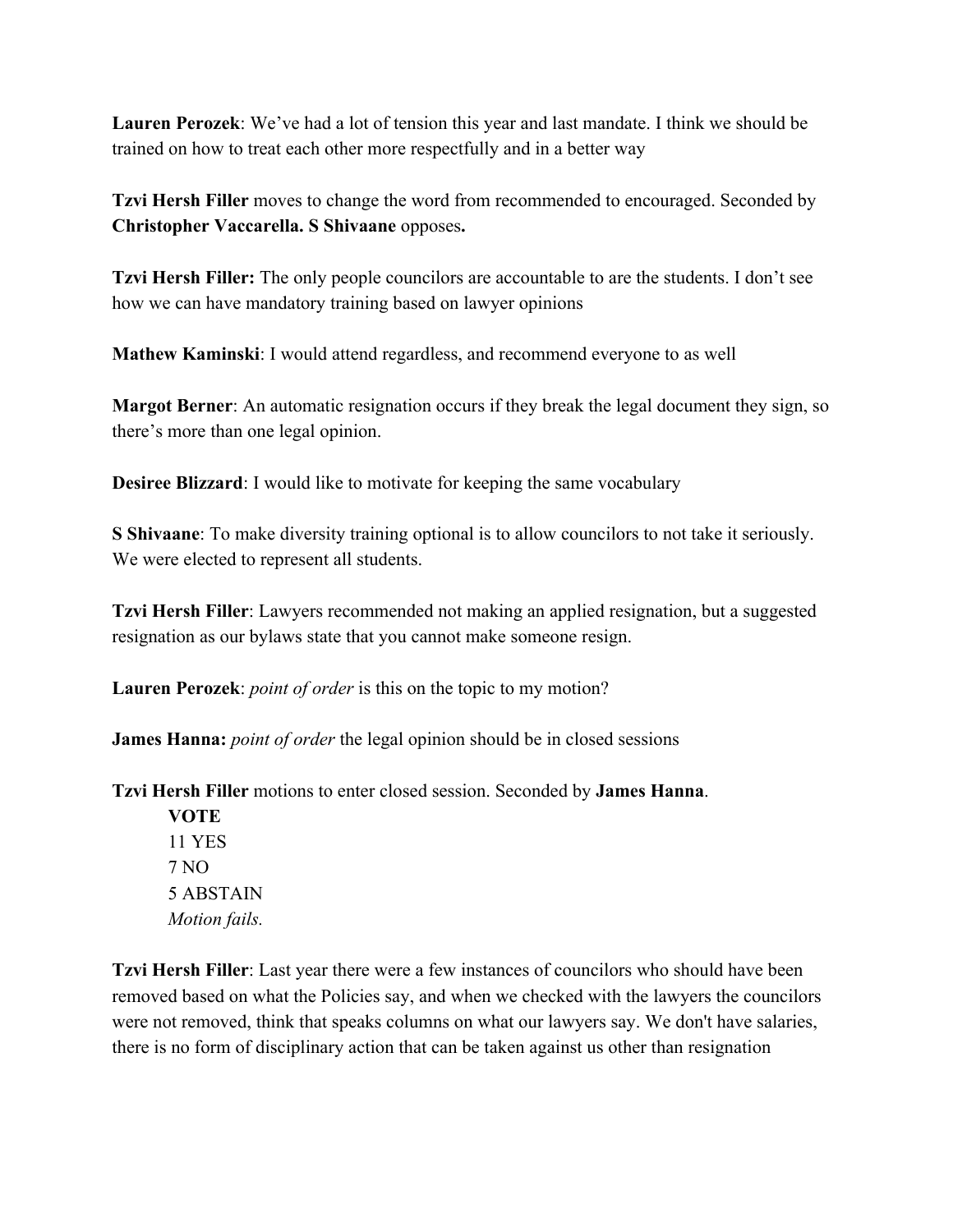**James Hanna** moves to table the current motion until the next meeting of the council. Seconded by **Daniel Amico**. Motion carries.

**James Hanna**: We cannot have an informed discussion without mentioning what the lawyers recommended.

**Isaiah Joyner**: Training is still happening over the summer, just remotely, the DOS is still running.

### **c) Livestream for council meeting**

**Danielle Vandolder Beaudin** presents the following motion. Seconded by **Shaun Sederoff**. Motion carries.

*WHEREAS* students-at-large rarely attend council meetings;

*WHEREAS* transparency is of the utmost importance for the CSU;

*BE IT RESOLVED* that all council meetings shall be live-streamed on the CSU Facebook Page; *BE IT FURTHER RESOLVED* that the executives find a way to implement these live streams by the next regular council meeting in September.

**Danielle Vandolder Beaudin**: There was a live-streamed impeachment trial for Chris and it was cool seeing people interacting with the CSU and wanting to learn more about the CSU and think this would be a good opportunity

**Shaun Sederoff**: I support this to encourage people to be involved and it will help with transparency

**Eduardo Malorni**: Do you mean zoom meetings or in person?

**Danielle Vandolder Beaudin**: We can find a way to share the screen so that it's accessible on the Facebook page too

**S Shivaane**: As long as this doesn't become a substitute for letting students into these online meetings, this is fine.

**Tzvi Hersh Filler** moves to call to question. *Motion passes unanimously*.

**d) Online Workspace for Council Danielle Vandolder Beaudin** presents the following motion. Seconded by **Shaun Sederoff**. Motion carries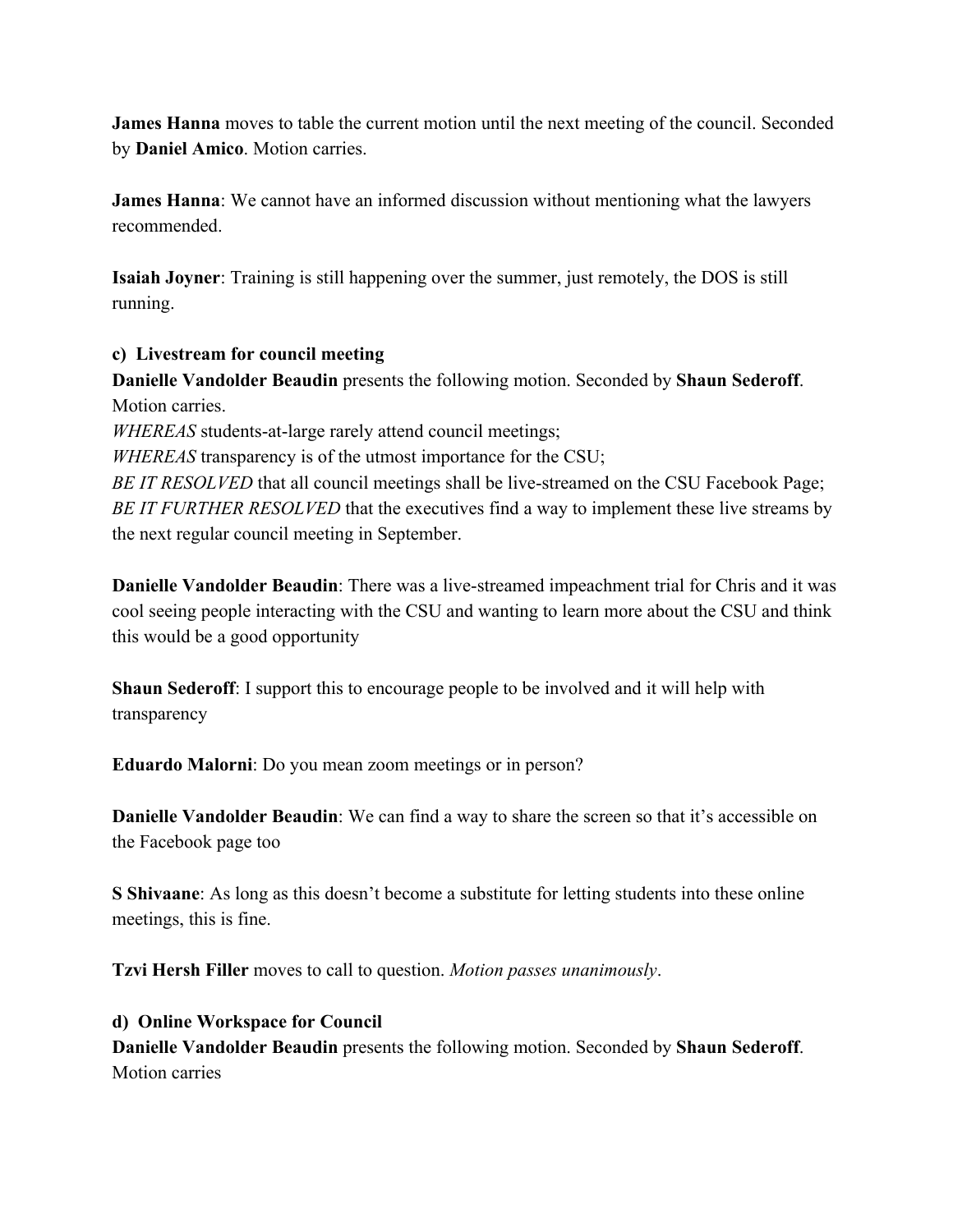*WHEREAS* the CSU Council has been using Facebook for all communications regarding work-related matter;

*WHEREAS* the CSU recognizes that the proper separation between work life and personal life is integral to good mental health;

*WHEREAS* there are many online tools and resources to facilitate a more effective and efficient working environment;

*BE IT RESOLVED* that the council move all of its operations onto a board management software, of the Chairs choosing to be implemented by the CSU IT Department by September or sooner. *BE IT FURTHER RESOLVED* that these operations must include the following:

4. Voting

*BE IT FURTHER RESOLVED* the budgetary impact is nil until the Chair finds a suitable software which shall be sent to the finance committee for approval.

**Danielle Vandolder Beaudin**: I found that a lot of the code of conduct violations were based on Facebook messages. We didn't have a separation between work and personal life. We should be able to say whatever we want on our personal pages but should have a good professional manner at work, and this will help with that

**Isaiah Joyner**: We've got all the counselor emails that are integrated into Microsoft teams. The only potential issue is with voting

**Isaiah Joyner** moves to make an amendment to get rid of 1, 2, 3, and keep 4. Seconded by **Danielle Vandolder Beaudin**. Motion carries

**Isaiah Joyner** moves to table indefinitely. Seconded by **Danielle Vandolder Beaudin**. Motion carries.

### **e) Positions Proposals**

**Harrison Kirshner** presents the following motion. Seconded by **S Shivaane** *WHEREAS* the CSU was formed to protect and advocate for student issues; *WHEREAS* the democratizing the positions book referendum passed; *BE IT RESOLVED THAT* the following Positions Book additions be adopted by Council, and sent to referendum for ratification during the CSU by-elections in the fall; *BE IT FURTHER RESOLVED THAT* the budgetary impact is nil.

**Harrison Kirshner** motions to vote on the positions individually. Seconded by **Ahamadou Sakho**. Motion carries.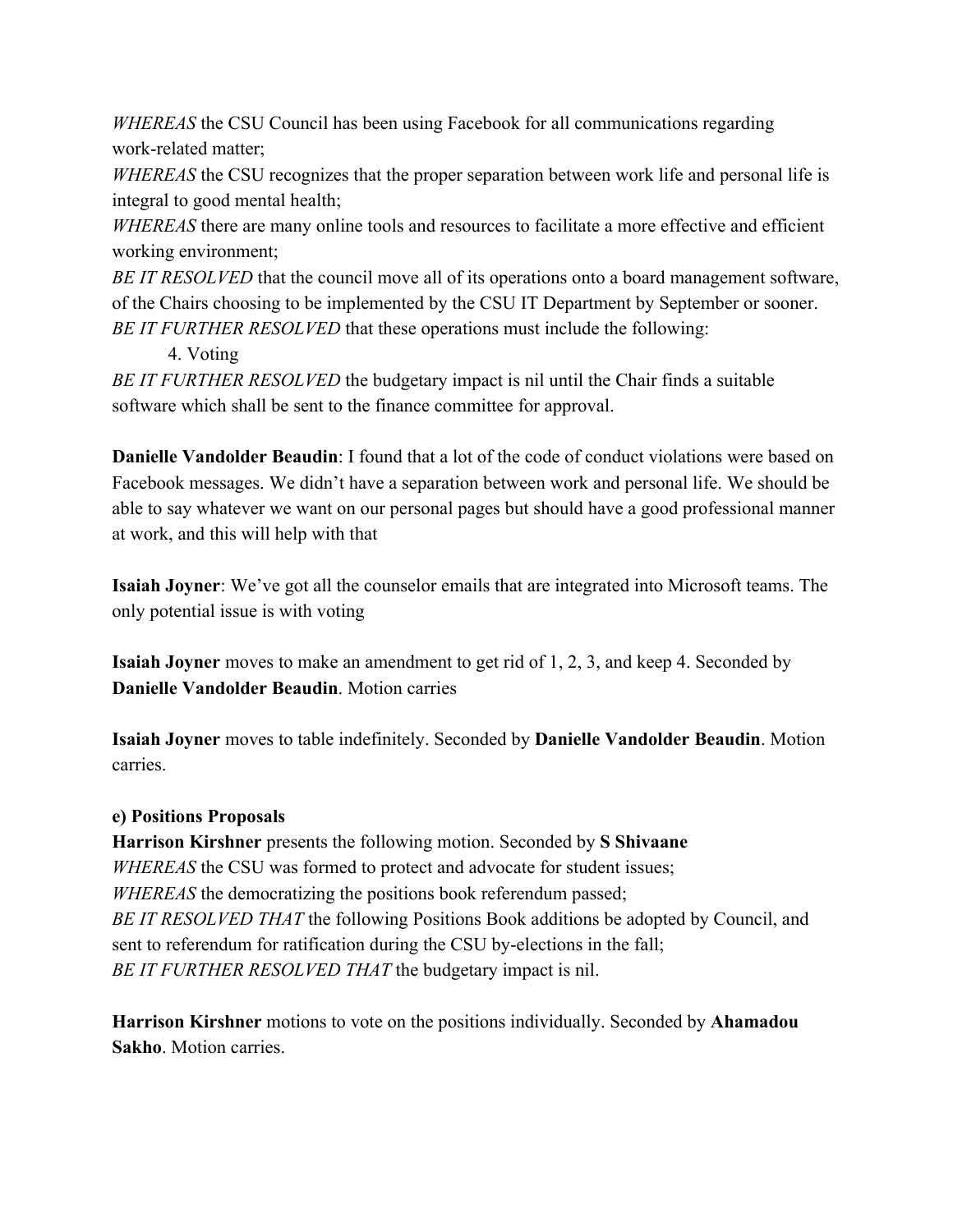**Harrison Kirshner** motions that the CSU adopt the presented positions on Education Quality and Tuition. Seconded by **Margot Berner**. *Motion carries.*

The CSU opposes the privatization of the academic sector. The CSU also opposes any increase in tuition fees and obligatory institutional fees (FIOs) for all students, whether Quebec residents, out of province, or international. The CSU also supports high quality, universally accessible postsecondary education as a human right and believes that the University should formally commit to offering high-quality education to all students at Concordia. The CSU believes that high-quality education includes formal collaboration between the University, student groups and external organizations, including granting credits to students for their hands-on work outside of the classroom.

*1.2.5 That the CSU oppose the privatization of the academic sector and the public sector in general. [Adopted during the Spring General Election, 2015]*

*1.2.6 The CSU opposes any increase in tuition fees and obligatory institutional fees (FIOs) for all students, whether Quebec resident, out of province, or international. [Adopted during the Fall By-Election, 2015*

*1.3.5 The CSU calls for a public reinvestment in post-secondary education from all levels of government. [Adopted during the Fall By-Election, 2015]*

*1.4.1 The CSU strongly believes that the University should formally commit to offering high quality education to all students at Concordia. [Adopted March 9, 2016]*

*1.4.2 The CSU presses the University to give formal academic recognition to extracurricular hands-on community engaged learning. [Adopted March 9, 2016]*

*1.4.3 The CSU supports high quality, universally accessible postsecondary education as a human right. [Adopted during the Fall By-Election, 2015]*

**James Hanna:** Generally agreeable other than increases in tuition beyond the inflation rate.

**Harrison Kirshner**: The reason why the numbers are off is that we used this as a reference, certain things were taken from the old positions book because they are still relevant. Things deemed not relevant are brought forward.

**Isaiah Joyner**: Choose your language carefully when deeming what is relevant and what isn't. A lot of things will always be relevant to some students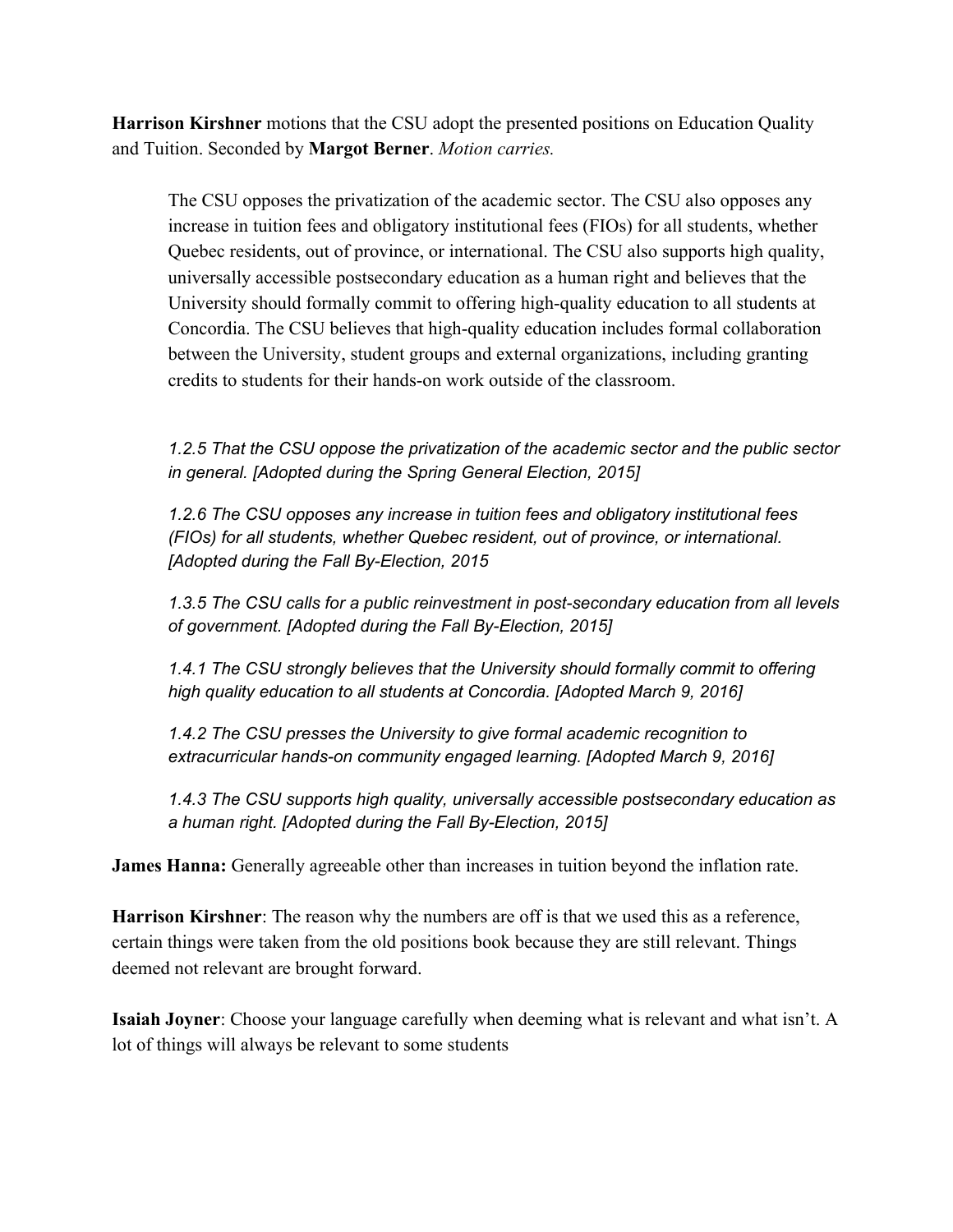**Danielle Vandolder Beaudin**: I think you should vote yes since it will be voted by the students anyways

**James Hanna** moves to amend the proposed position to state that the CSU supports high-quality education and not raising tuition above the relative rate of inflation. Seconded by **Arieh Barek.**

**VOTE:** 7 YES 13 NO 4 ABSTAIN *Motion fails.*

**Yasmine Yahiaoui**: Harrison are you saying you don't believe in a tuition increase?

### **Harrison Kirshner**: Yes

**Margot Berner**: I understand the sentiment behind the amendment but the argument has been used in Quebec in a specific way, I worry that there's been a longstanding tuition freeze based on the government's idea that there was a freeze and then there's been inflation and now we have to make it back up. It can be argued that a massive tuition increase is tied to an increase in tuition. As a student union, we should be making education more accessible and in Quebec, inflation rates have been used to privatize education

**Isaiah Joyner**: Clarify the position in general, the CSU does not agree in any type of tuition hike. The CSU will always argue against it as it's against the interest of our membership.

**Mathew Kaminski**: I'm concerned that if our country is to enter a severe recession, the response would be to create a high inflation rate. The school would not be able to afford to provide services at the same level.

**James Hanna**: If inflation triples, then it will put a strain on the university who is operating at thin margins and that will result in a strain on services

**Margot Berner**: I think you bring up relevant points, that being said, what you said when we need to fight the administration on how they give themselves higher salaries is vital. Intl students are being targeted for tuition increases, so saying that CSU stands against all tuition increase sends a strong message to the administration. The union needs to take a firm stance against that.

**Zachary Williams** moves to make an amendment to strike the words universally accessible to free post-secondary education. Seconded by **Ahmadou Sakho**. **James Hanna** Opposes.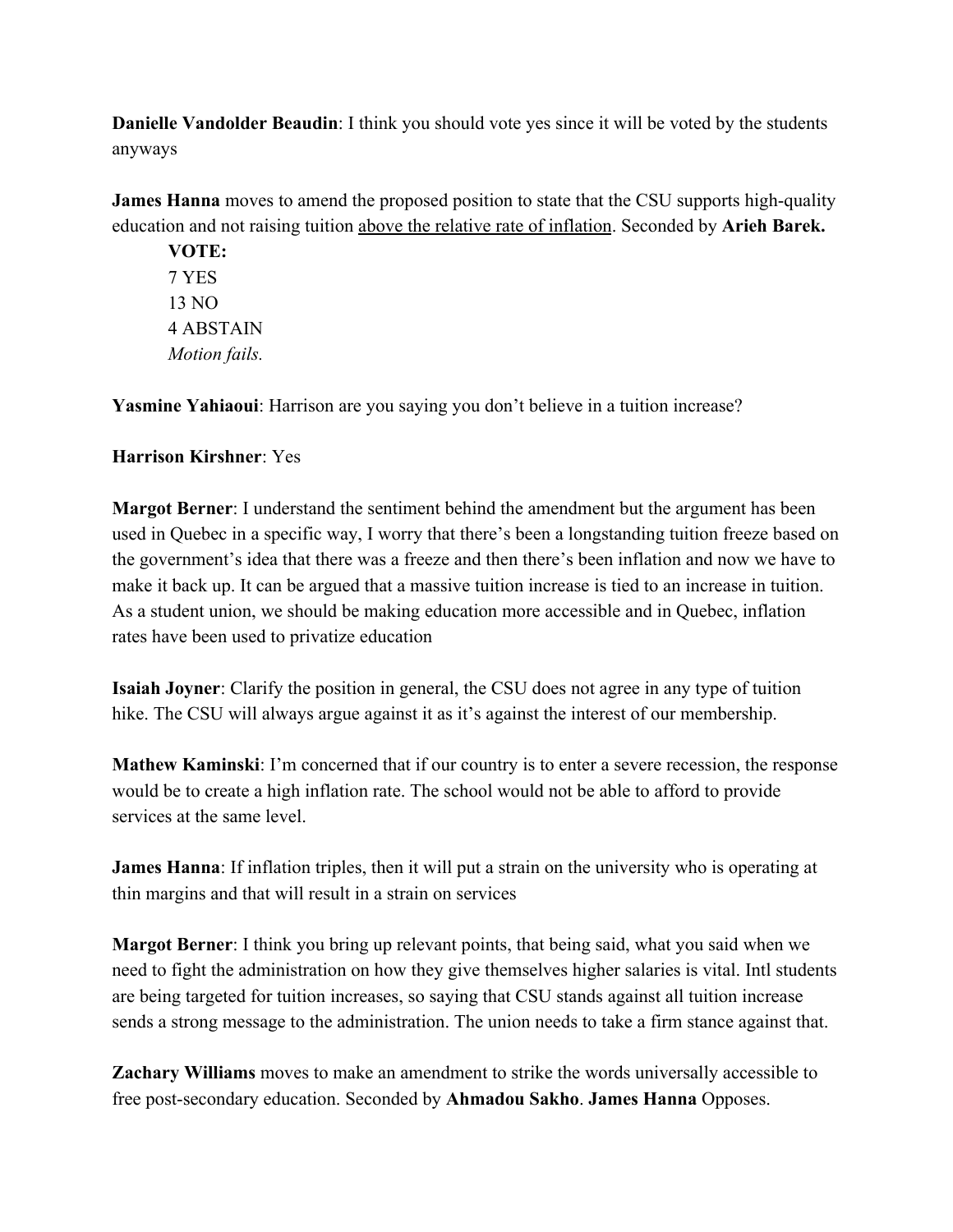**VOTE:** 5 YES 12 NO 8 ABSTAIN *Motion fails.*

**James Hanna**: One of the issues with free post-secondary education is that it's based on the idea of streamlining children into certain schools, like trade schools. There's no such thing as a free lunch, and the cost is new restrictions from the government. It surrenders budgetary freedom from the university.

**Ahmadou Sakho** calls to question. Seconded by **Jeremya Deneault.**

**Harrison Kirshner** motions to adopt the presented positions on Student Parents. Seconded by **Ahmadou Sakho**.

**Harrison Kirshner**: This emphasizes the importance of the unique needs of parents from different communities.

**James Hanna** moves to amend the motion to "especially those in unique circumstances, including but not limited to the list". Seconded by **Jeremya Deneault**. Motion carries

**James Hanna**: The list implies exclusivity. There are student parents who aren't in these groups but still should get a chance at funding.

**Jeremya Deneault**: We should cut all of that out and end it at student parents.

**James Hanna**: This policy can't be used to deny someone services in the future.

**Chelsea Okankwu** moves to adopt the presented positions on University Governance. Seconded by **Hersh Filler**. *Motion carries.*

The CSU believes every department at the University should have at least one (1) student association representative sitting on its departmental council; student representatives should have full speaking, voting and moving privileges as full members of council. The CSU will take whatever measures appropriate to ensure adequate student representation on all University bodies.

*3.1.1 The CSU believes every department at the University should have at least one (1) student association representative sitting on its departmental council; student*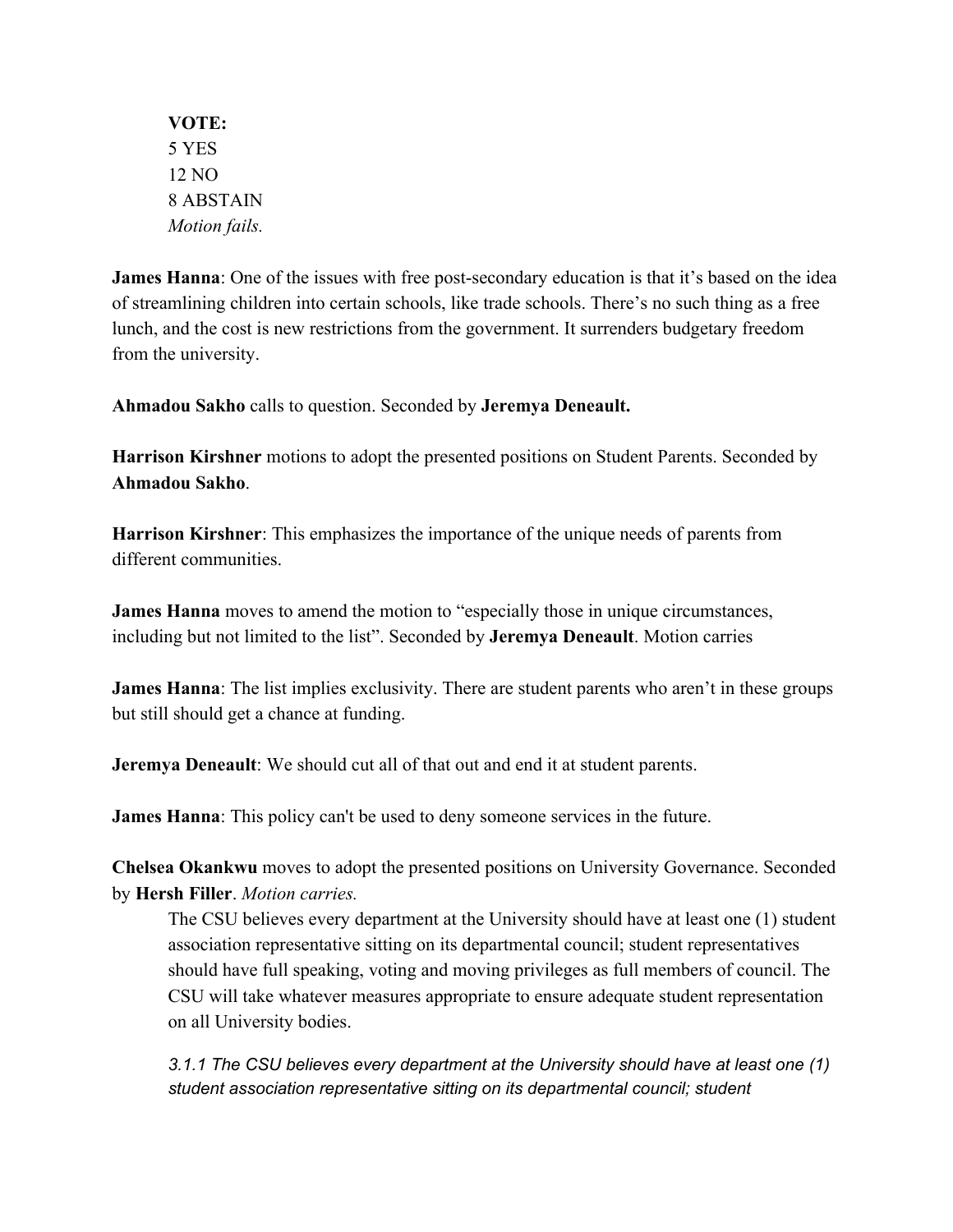*representatives should have full speaking, voting and moving privileges as full members of council. [Adopted during the Concordia Student Congress – winter 2014. Ratified April 9, 2014]*

### *3.1.3 The CSU will take whatever measures appropriate to ensure adequate student representation on all University bodies. [Adopted during the Fall By-Election, 2011]*

**Chelsea Okankwu**: the position where the CSU believes that every department at the University should have at least one student association representative sitting on its department council; student representatives should have full speaking, voting, and moving privileges as full members of council. The CSU will take whatever measures appropriate to ensure adequate student representation on all University bodies.

**S Shivaane**: Can we limit this so that the amendments have no discussion?

**Chelsea Okankwu** moves to adopt the presented positions on Intersectional feminism. Seconded by **S Shivaane**. Motion carries.

The CSU recognizes that intersectional identities create different marginalized experiences and that women and gender non-conforming people experience barriers based upon class, ability, race, gender expression, religion, ethnicity, etc.... The CSU respects perspectives and values the representation of women and gender non-conforming folks who are Black, Indigenous, and People of Colour. The CSU shall therefore operate in ways that empower those mentioned above. The CSU also recognises the importance of listening and recognising all identities and recognizing the different barriers that each face. The CSU supports the inclusion of the "Centre for Gender Advocacy" in any University committee, working group, task force, or other deliberative body that reviews or engages with topics of sexual assault, sexual harassment, gender-based harassment or violence. The CSU encourages an intersectional feminist approach towards all future endeavours and therefore supports that priority be given to someone who has lived experience at the intersection of different systems of oppression in roles that demand in.

*4.1.1 The CSU recognizes that intersectional identities create different marginalized experiences and that different women and gender non-conforming people experience different barriers based upon class, ability, race, gender expression, religion, ethnicity, etc. [Adopted November 23, 2016]*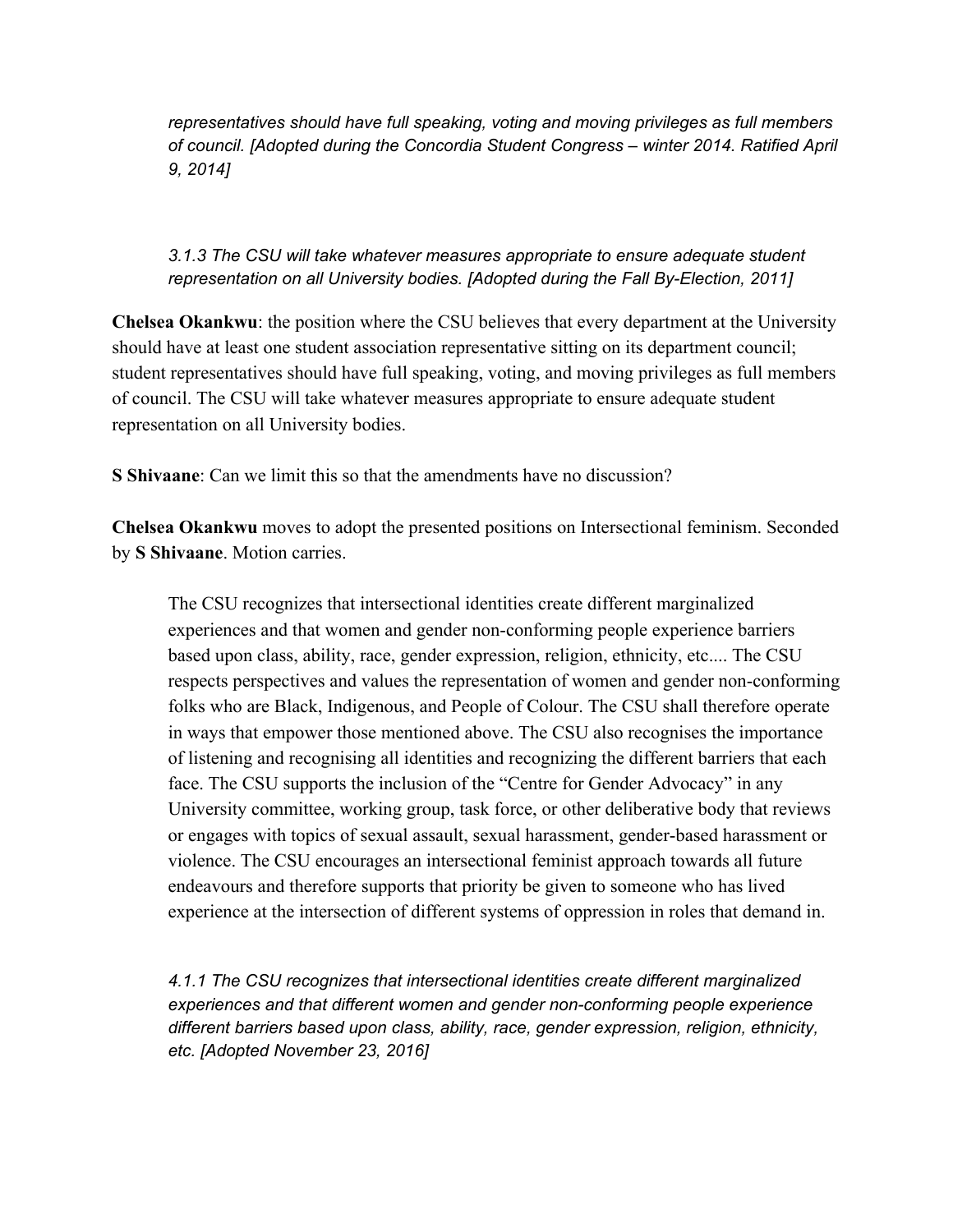*4.1.2 The CSU respects the perspectives and value the representation of women and gender non-conforming folks who are Black, Indigenous, and People of Colour; [Adopted November 23, 2016*

*4.1.3 The CSU operates in ways that add power and visibility to the voices of women and gender non-conforming folks who are Black, Indigenous, and People of Colour; [Adopted November 23, 2016]*

4*.1.4 The CSU encourages an intersectional feminist approach towards all future endeavours; [Adopted November 23, 2016]*

*4.1.5 The CSU recognizes the importance of listening and recognizing all identities and the different barriers that each face. [Adopted November 23, 2016]*

*4.6 The CSU supports that priority be given to someone who has lived experience at the intersection of different systems of oppression in roles that demand in. [Adopted December 14, 2016]*

*4.1.7 The CSU supports the inclusion of the Centre for Gender Advocacy in any University committee, working group, task force, or other deliberative body that reviews or engages with topics of sexual assault, sexual harassment, gender based harassment or violence. [Adopted April 8, 2015]*

**Chelsea Okankwu**: I hope not to have opposition, it's important to deliberately show oppositions to any perspective that don't agree with feminist ideologies, and to support these ideologies and recognizing the "normal" identities but all identities.

**Mathew Kaminski**: I support this wholeheartedly. All students should respect all students.

**Harrison Kirshner** moves to adopt the presented positions on Indigenous rights. Seconded.

**VOTE:** 21 YES  $0 NQ$ 4 ABSTAIN *Motion carries.*

The Concordia Student Union stands in solidarity with Idle No More, its legitimate treaty-based concerns, and its efforts to create change through the facilitation of much needed nation-wide popular education regarding the plight of Indigenous peoples in Canada. The CSU, at all future meetings of Council, must begin with a statement of formal recognition that Concordia University is located on Kanien'kehá:ka (Mohawk)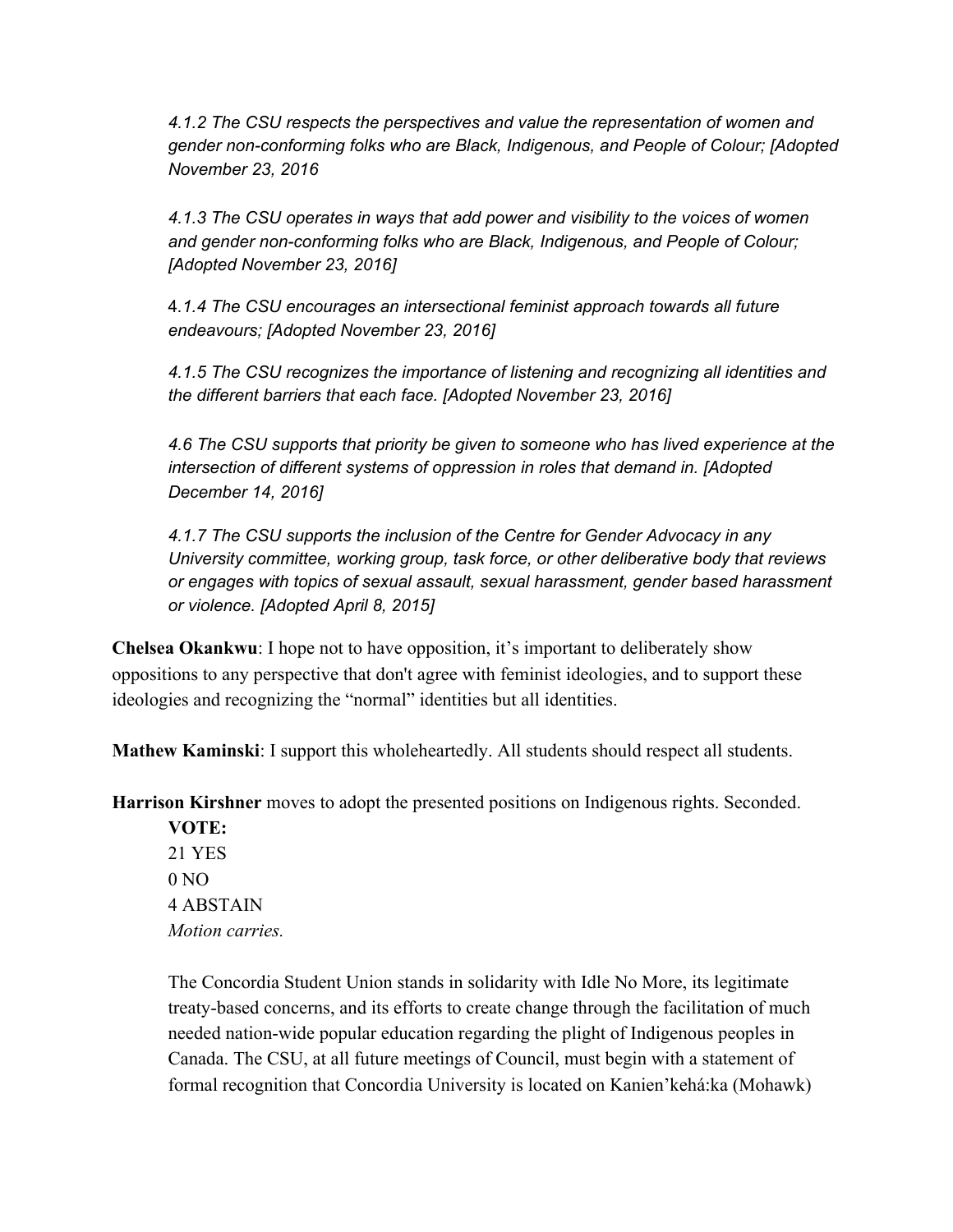land. The CSU will also work with the Concordia University administration towards integrating sustainability and indigenous studies courses in all undergraduate programs.

*5.1.1 The Concordia Student Union stands in solidarity with Idle No More, its legitimate treaty-based concerns, and its efforts to create change through the facilitation of much needed nation-wide popular education regarding the plight of Indigenous peoples in Canada. [Adopted January 23, 2013]*

*5.1.2 The CSU, at all future meetings of Council and executive, begin with a statement of formal recognition that Concordia University is located on Kanien'kehá:ka (Mohawk) land. [Adopted June 11, 2014]*

*5.1.7 The CSU work with the Concordia University administration towards integrating sustainability and indigenous studies courses in all undergraduate programs.*

**Tzvi Hersh Filler** moves to remove the word **all** from all undergraduate programs in the position labeled 5.1.7. Seconded by **James Hanna**. There is opposition.

**VOTE:** 1 YES 15 NO 8 ABSTAIN *Motion fails.*

**Ahmadou Sakho**: *Point of information* how would it impede engineering programs?

**Tzvi Hersh Filler**: Requiring a mandatory indigenous studies class would mean extending the 120 credit for engineers

**James Hanna**: Adding an indigenous studies class would remove any chance to take a general elective. I'm also against forcing students to take a class that isn't relevant to their studies.

**Desiree Blizzard**: It's not fair to say we can't integrate this in engineering, its possible to include this in a class in engineering that already exists

**Paige Beaulin**: These topics are relevant to all of us, regardless of our studies

**Sarah Bubenheimer**: This is something that needs to be integrated, regardless of your program, to work towards reconciliation.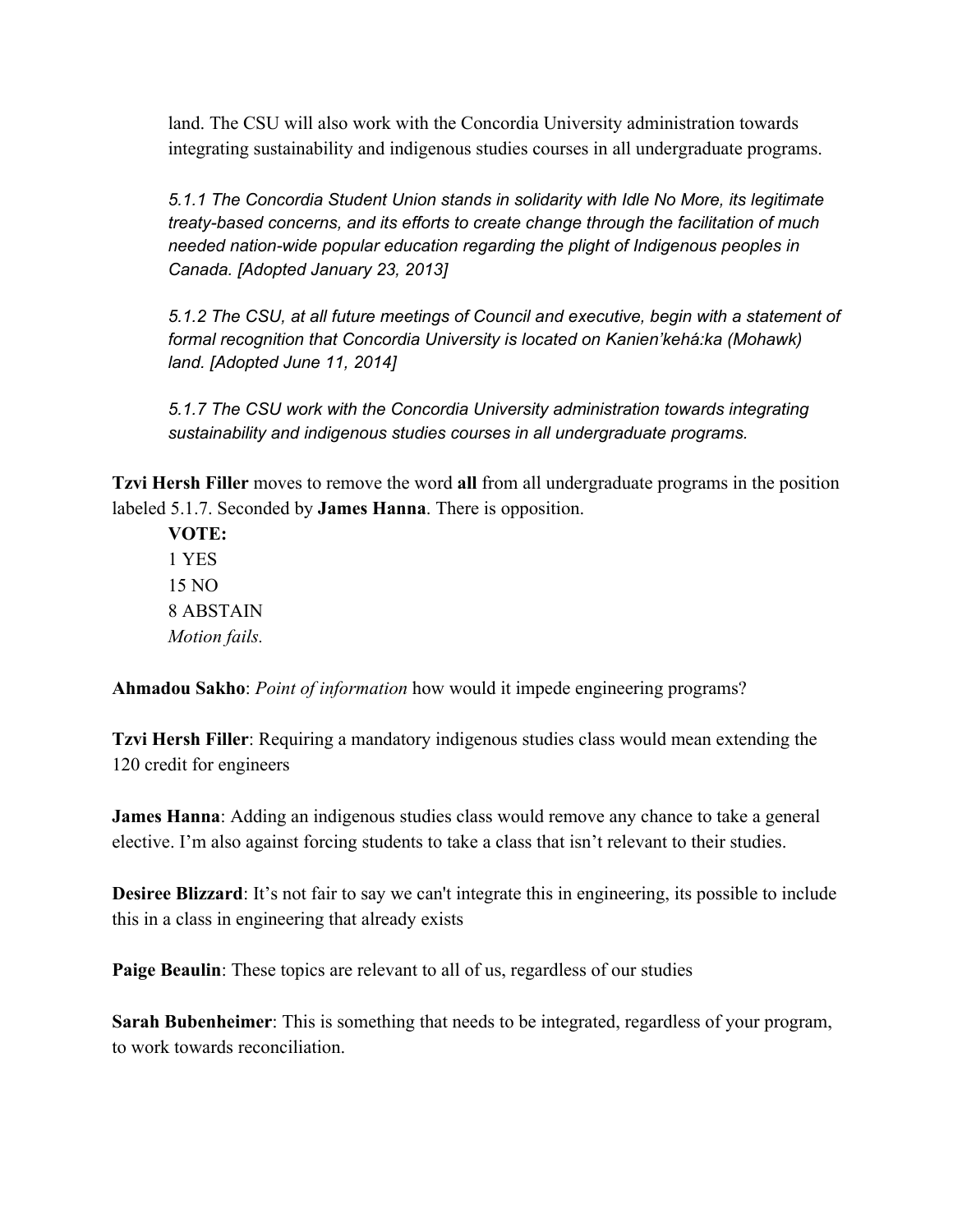**James Hanna** moves to amend the organization listed from Idle No More to organizations more aligned with the truth and reconciliation commission calls-to-action. Seconded by **Shaun Sederoff.** Motion carries.

**S Shivaane**: *Point of information.* This commission dissolved in 2015.

**James Hanna**: Yes, but it produced a final report with recommendations and calls to action that's available for everyone to download, and the report is more comprehensive.

**Harrison Kirshner**: This was an organization created by indigenous people themselves and they are still active.

**Isaiah Joyner** motions to extend the council meeting by thirty minutes. Seconded. Motion passes.

**Anais Gagnon** moves to table this to the next meeting. Seconded by Marlena. Harrison opposes.

**VOTE:** 1 YES 24 NO 4 ABSTAIN *Motion fails.*

**Daniel Amico**: Idle No More still exists. The point is to give a platform to indigenous people and not the government.

**Desiree Blizzard:** I want to speak against giving a platform to the government over indigenous organizations.

**Isaiah Joyner**: There's nothing wrong with the motion as it is, we can add more positions later but should get through this one since its an important issue and we should give voice to the indigenous communities

**James Hanna** moves to amend the position to replace the first sentence with *The Concordia Student Union supports the implementation of the 94 calls to action of the truth and reconciliation commission and recognize the legitimate treaty-based concerns of indigenous people and supports the facilitation of much-needed nationwide popular education regarding the plight of indigenous peoples in Canada.* Seconded. Opposed.

**VOTE:** 1 YES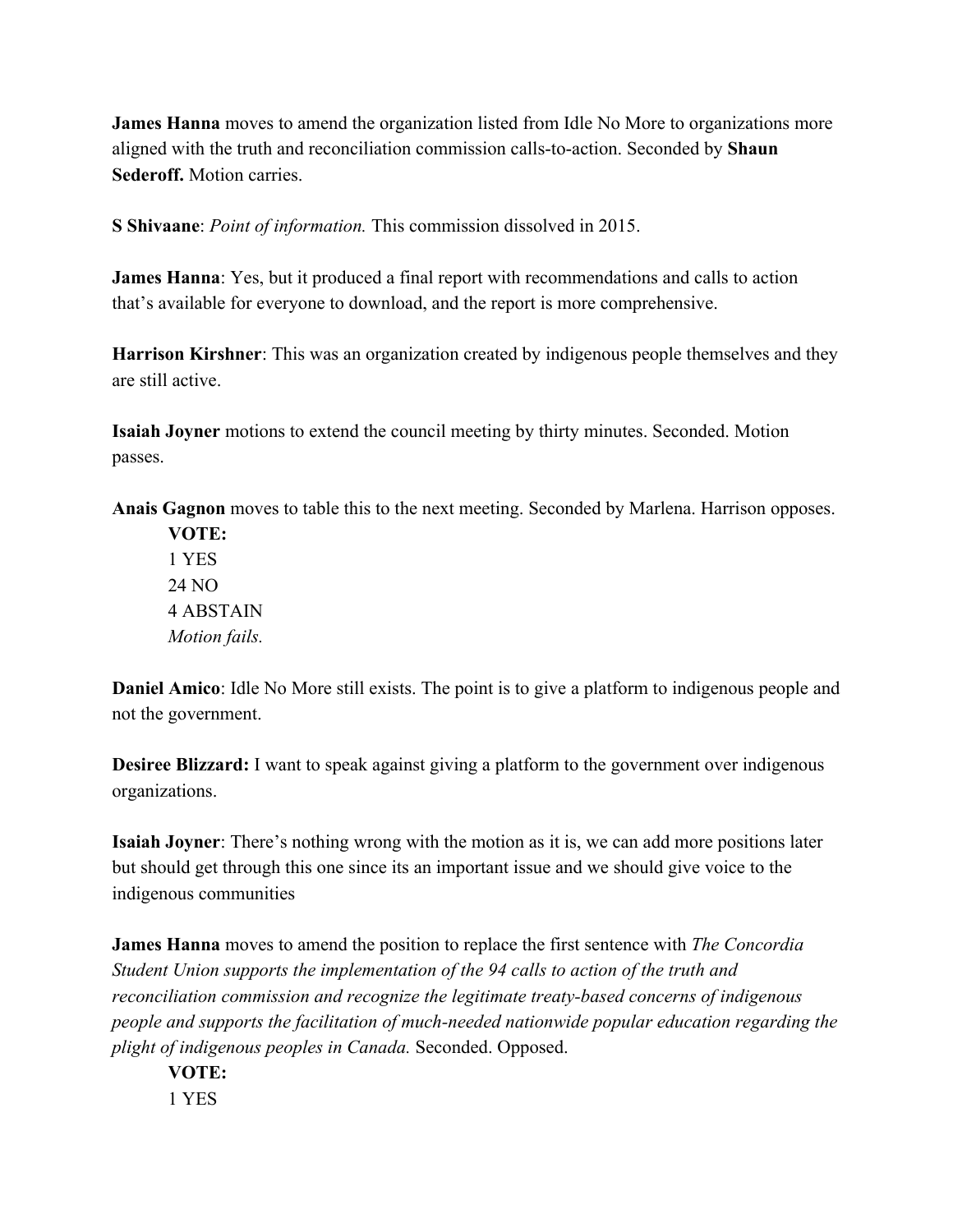19 NO 5 ABSTAIN *Motion fails.*

**James Hanna**: The organization has faded.

**Daniel Amico**: They are literally doing work right now, there's a section about Covid-19 on their website. You're undermining their work right now.

**James Hanna**: All of their information online is from 2013 and they've lost their momentum.

**James Hanna** moves to add *The Concordia Student Union supports the implementation of the 94 calls to action of the truth and reconciliation commission and recognize the legitimate treaty-based concerns of indigenous people and supports the facilitation of much-needed nationwide popular education regarding the plight of indigenous peoples in Canada* after the first sentence. Seconded by **Tzvi Hersh Filler**. Opposed by **Zachary Williams.**

**VOTE:** 3 YES 14 NO *8 ABSTAIN Motion fails.*

**Chelsea Okankwu** moves to adopt the presented positions on Anti-Racism/Diversity and Inclusion. Seconded by **Ahmadou Sakho**.

**VOTE:** 25 YES  $0 NQ$ 0 YES *Motion carries.*

The CSU calls for respect and kindness towards all religious and cultural minorities in our community and call on the Concordia University community to foster a safer and more inclusive space for people of all cultures and religions as an act of solidarity internationally and equal opportunity for all . In coherence with this devotion the CSU opposes the rise of fascism and its current manifestation as the alt-right both locally and internationally. The CSU support anti-racist work on campus and in the broader community by actively identifying and challenging racism, and changing systems, organizational structures, policies, practices and attitudes with the goal of establishing greater equity. The CSU also denounces government legislation such as The Charter of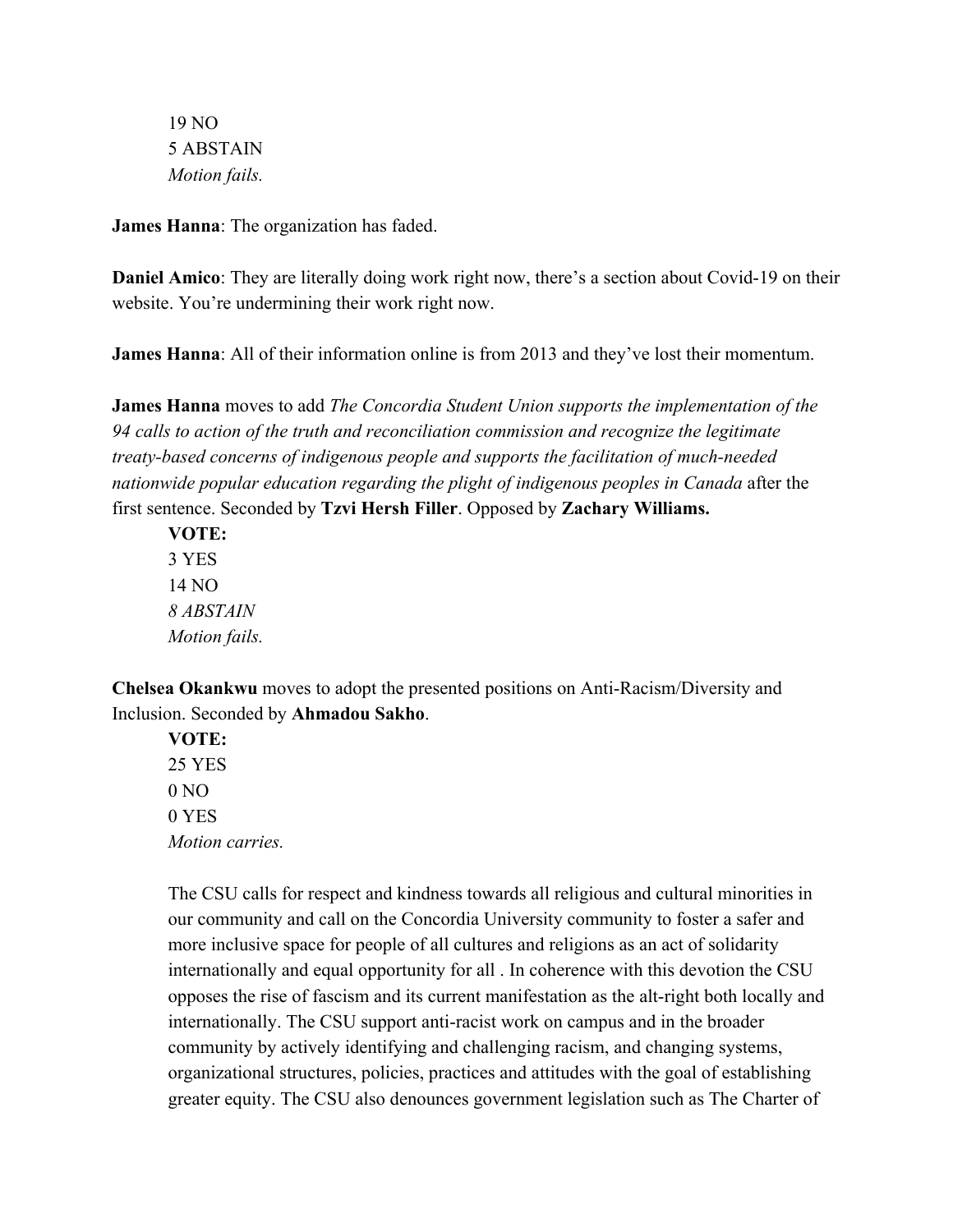Values, Bill 21,and all other laws which prohibit individual freedoms and the rights of religious and cultural minority groups and recognizes that systemic racism differs from individual acts of racism by the presence of systemic policies, practices and economic and political structures which place minority racial and ethnic groups at a relative disadvantage.

*6.1.1 The CSU calls for respect and kindness towards all religious minorities in our community. [Adopted November 25, 2015]*

*6.1.2 The CSU calls on the Concordia University community to foster a safer and more inclusive space for people of all cultures and religions as an act of solidarity internationally. [Adopted November 25, 2015]*

*6.1.3 The Concordia Student Union opposes the adoption of the proposed Charter of Values, as proposed in Fall 2013. [Adopted September 18, 2013]*

*6.1.4 That the CSU oppose the rise of fascism and its current manifestation as the altright both locally and internationally, and that the CSU support local groups which carry a similar mandate. [Adopted August 18, 2017]*

*6.5 The CSU support anti-racist work on campus and in the broader community by actively identifying and challenging racism, and changing systems, organizational structures, policies, practices and attitudes with the goal of establishing greater equity. [Adopted during the Fall by-election, 2017]*

*6.6 The CSU recognizes that systemic racism differs from individual acts of racism by the presence of systemic policies, practices and economic and political structures which place minority racial and ethnic groups at a relative disadvantage. [Adopted during the Fall by-election, 2017]*

**Chelsea Okankwu**: It's a good idea for the CSU to show solidarity and that we're anti-discriminatory to students and to have a firm stance on this.

**Ahmadou Sakho**: An organization like the CSU that has a history of fighting for human rights should formally make a position to deliberately fight against systemic racism in all of its manifestations

**Tzvi Hersh Filler** moves to table this discussion. Seconded by **Jeremya Deneault.** Opposed. *Motion fails.*

**Matthew Benzrihem** moves to amend the word racism to discrimination in the heading and to add *The CSU opposes any discrimination based on, but not limited to, age, gender, sexuality,*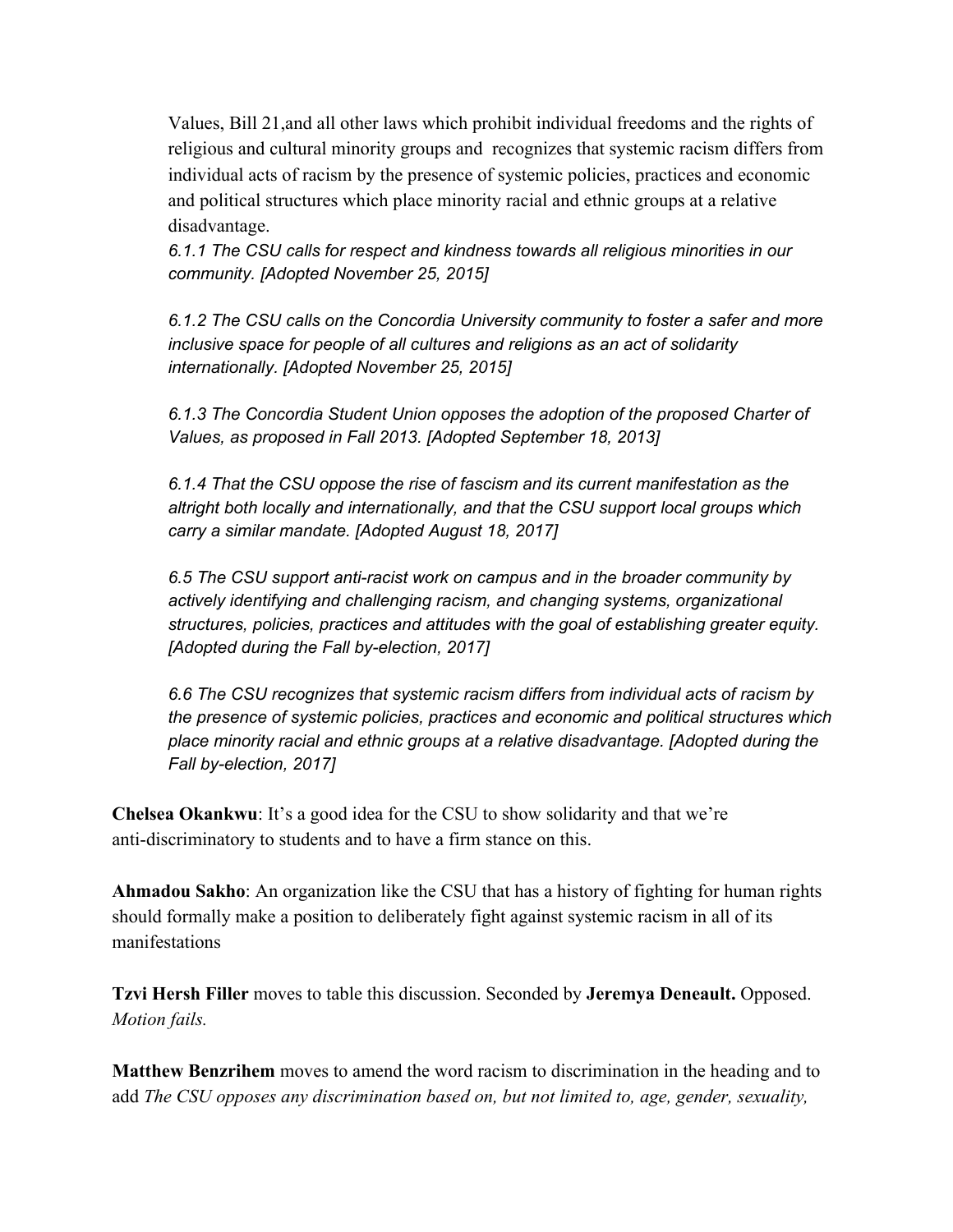*gender identity, race, religion, national identity, national origin, disabilities, illness, disorder, or military status.* Seconded by **Christopher Vaccarella**. Opposed by **S Shivaane.**

**VOTE:** 8 YES 15 NO 3 ABSTAIN *Motion fails.*

**Matthew Benzrihem**: It's to make this broader to include discrimination rather than just racism.

**S Shivaane**: This is an anti-racism position. Considering our circumstances, race should be considered by itself and we will also add police brutality in the next meeting. We can split this apart later.

**Isaiah Joyner**: Racism and discrimination are not the same. We can make an anti-discrimination position in addition. I encourage people to vote yes.

**Christopher Kalafatidis** motions to table all other items to an SCM called by the General Coordinator on a Wednesday at 6:30 pm, other than approving the pulled reports and announcements. Seconded by **Roman Zelensky**. Motion passes.

**Christopher Kalafatidis**: It's late, we should go to bed. We can't make good decisions at this time.

**Christopher Kalafatidis** motions to approve the finance report. Seconded by Isaiah Joyner. Motion carries

**Christopher Kalafatidis** motions to approve student life report. Seconded by **Tzvi Hersh Filler**. Motion carries.

**Tzvi Hersh Filler** motions to table. Seconded. **Isaiah Joyner**: *Point of information.* Can we have clarification on why reports are being pulled?

**Isaiah Joyner** motions to approve the report. Seconded by **Anais Gagnon**. Motion Carries.

### **8. ANNOUNCEMENTS**

**Yasmine Yahiaoui**: Introduce bi-monthly meetings with councilors so students can have the opportunity to reach out to us to ensure there aren't any biases. We sometimes speak on our own